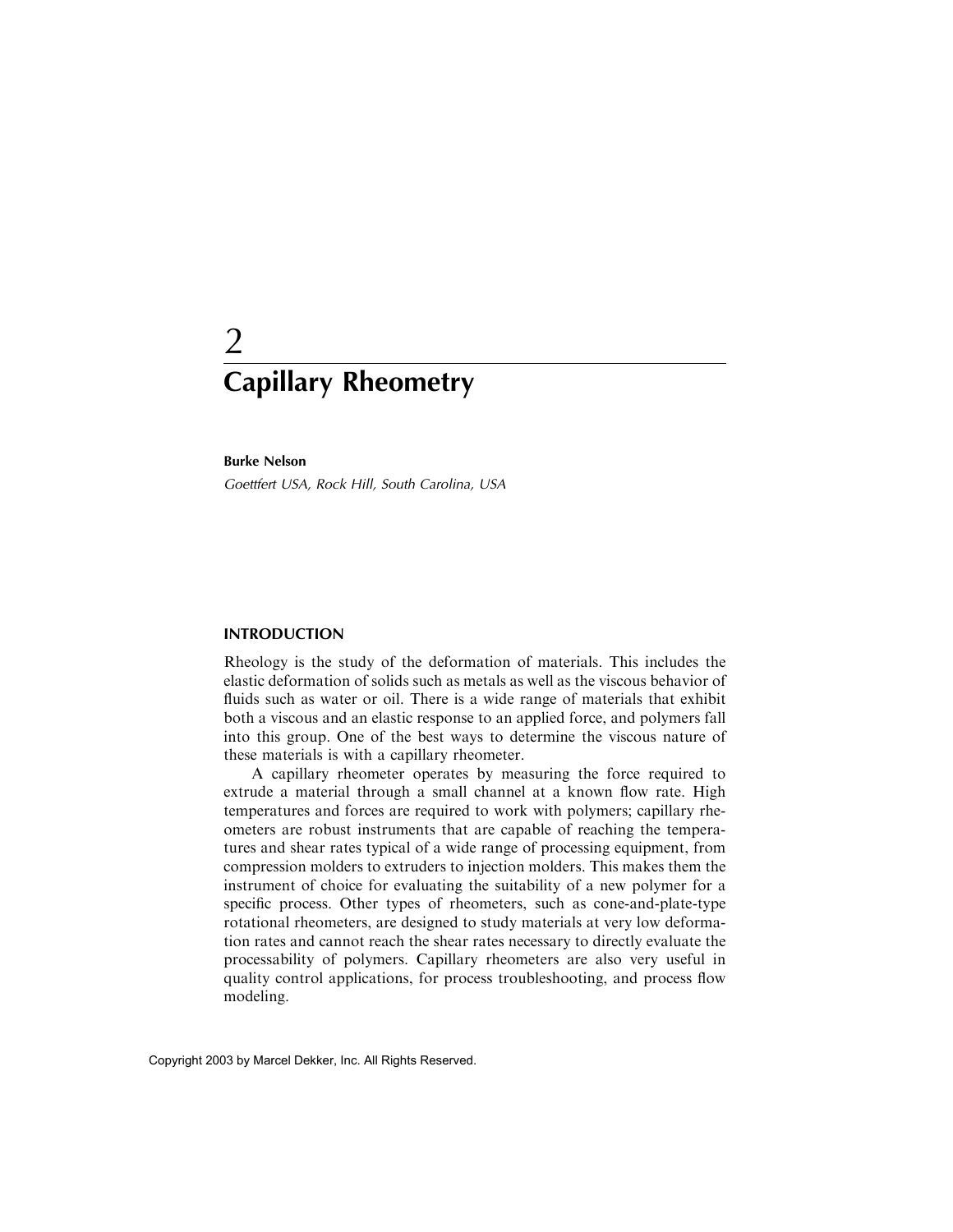The basic output of a capillary rheometer is the viscosity curve (or flow curve), the viscosity of a test sample expressed as a function of shear rate at a single test temperature. Many things influence the shape of the viscosity curve. Viscosity data can be used to study the effects of temperature, additives, and/or fillers on material processability, and to determine optimum process conditions. Viscosity may also be correlated with other, more difficult to measure properties such as molecular-weight distribution.

This chapter starts with a presentation of the basic equations used to calculate viscosity, the limitations of their assumptions, and the procedures used to correct for these problems. A basic capillary rheometer is described, and then a detailed description of the steps used to set up and run an experiment is presented. Methods of interpreting the data and some procedures to gather data other than viscosity curves are also discussed.

#### **THEORY**

Rheology studies the relationship between force and deformation in a material. To investigate this phenomenon we must be able to measure both force and deformation quantitatively. Steady simple shear is the simplest mode of deforming a fluid. It allows simple definitions of stress, strain, and strain rate, and a simple measurement of viscosity. With this as a basis, we will then examine the pressure flow used in capillary rheometers.

Before starting, the following Greek symbols are used in the field of rheology and throughout this chapter:

- $\gamma$  (gamma): shear strain
- $\dot{\gamma}$  (gamma dot): shear rate
- $\sigma$  (sigma): shear stress
- $\eta$  (eta): viscosity

#### Steady Shear Viscosity

The most important mode of deformation during flow is shear. Shearing deformation results when the material is moved in a direction parallel to the surface as shown in [Fig. 1.](#page-2-0) This can be visualized as layers of material sliding across one another, similar to shearing a deck of cards.

The amount of deformation is measured by the shear strain as defined below:

$$
\gamma = \frac{x}{h} = \frac{X}{H} \tag{1}
$$

The shear strain is normalized by the height of the sample and is zero when the sample is undeformed. Each element in the sample sees the same amount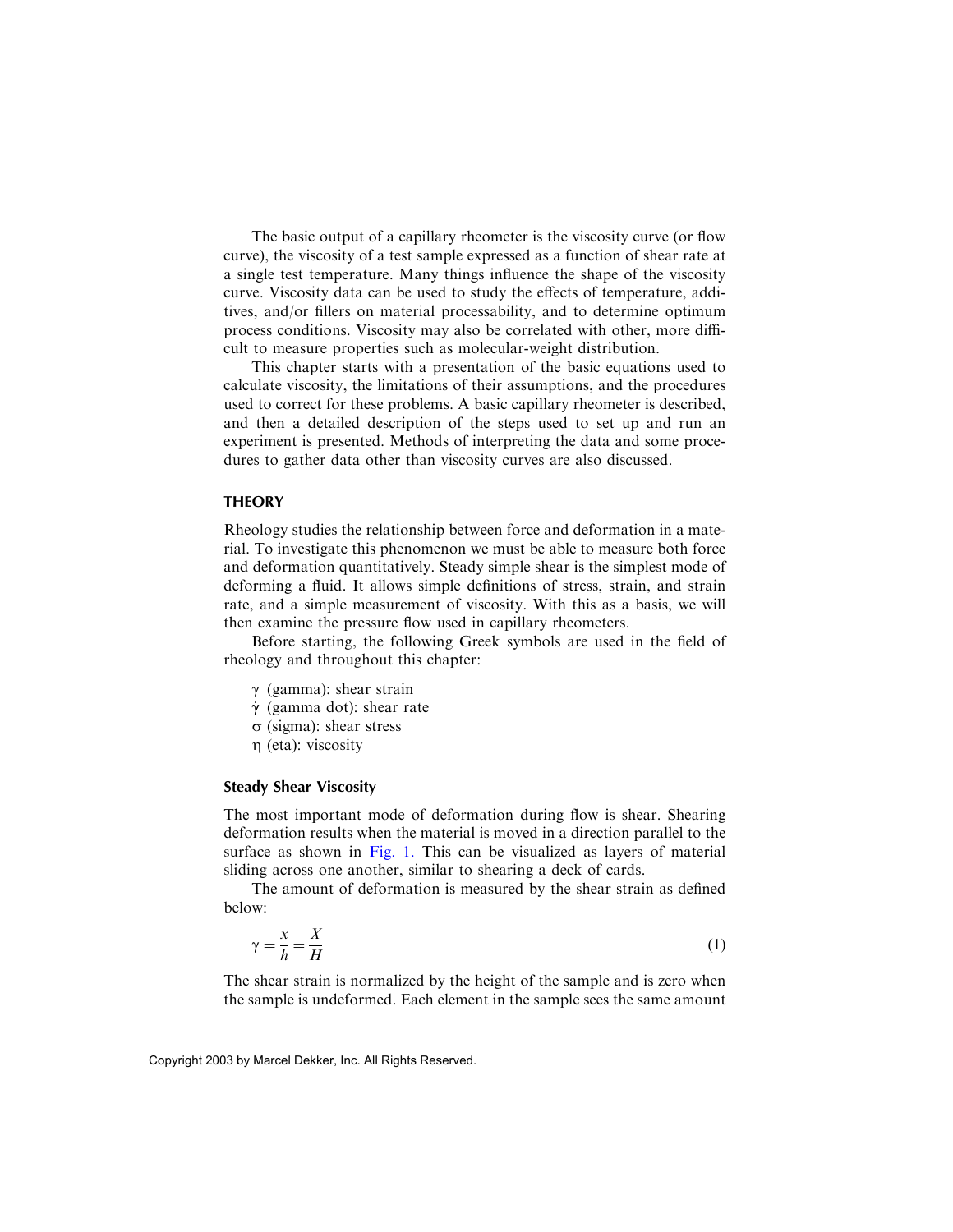<span id="page-2-0"></span>

Figure 1 Shear strain of a cube.

of strain regardless of the size of the element (see Fig. 2). Strain is dimensionless and is often reported as a percentage.

Fluids flowing in a capillary rheometer see a shearing mode of deformation. Since fluids are always in motion and cannot hold a shape, a static measure of the strain is not useful; a continuous deformation rate must be determined. Differentiating the shear strain with respect to time gives the shear strain rate or ''shear rate'':

$$
\dot{\gamma} = \frac{d\gamma}{dt} = \frac{1}{H}\frac{dX}{dt} = \frac{V}{H}
$$
\n(2)

which is a measure of how fast the shearing process is occurring. The units of shear rate are reciprocal seconds  $(s^{-1})$ , with parameters V and H as defined in [Fig. 3.](#page-3-0)

Once the deformation is determined, the force causing the deformation must be measured. A stress,  $\sigma$ , is defined as a force F applied to an area A:

$$
\sigma = \frac{F}{A} \tag{3}
$$

A is the area of the sample over which the force is applied; in Fig. 1 it corresponds to the area of the top of the cube and in Fig. 3 it corresponds



**Figure 2** Shear strain—the top plate is moved to the right by distance  $X$ .

Copyright 2003 by Marcel Dekker, Inc. All Rights Reserved.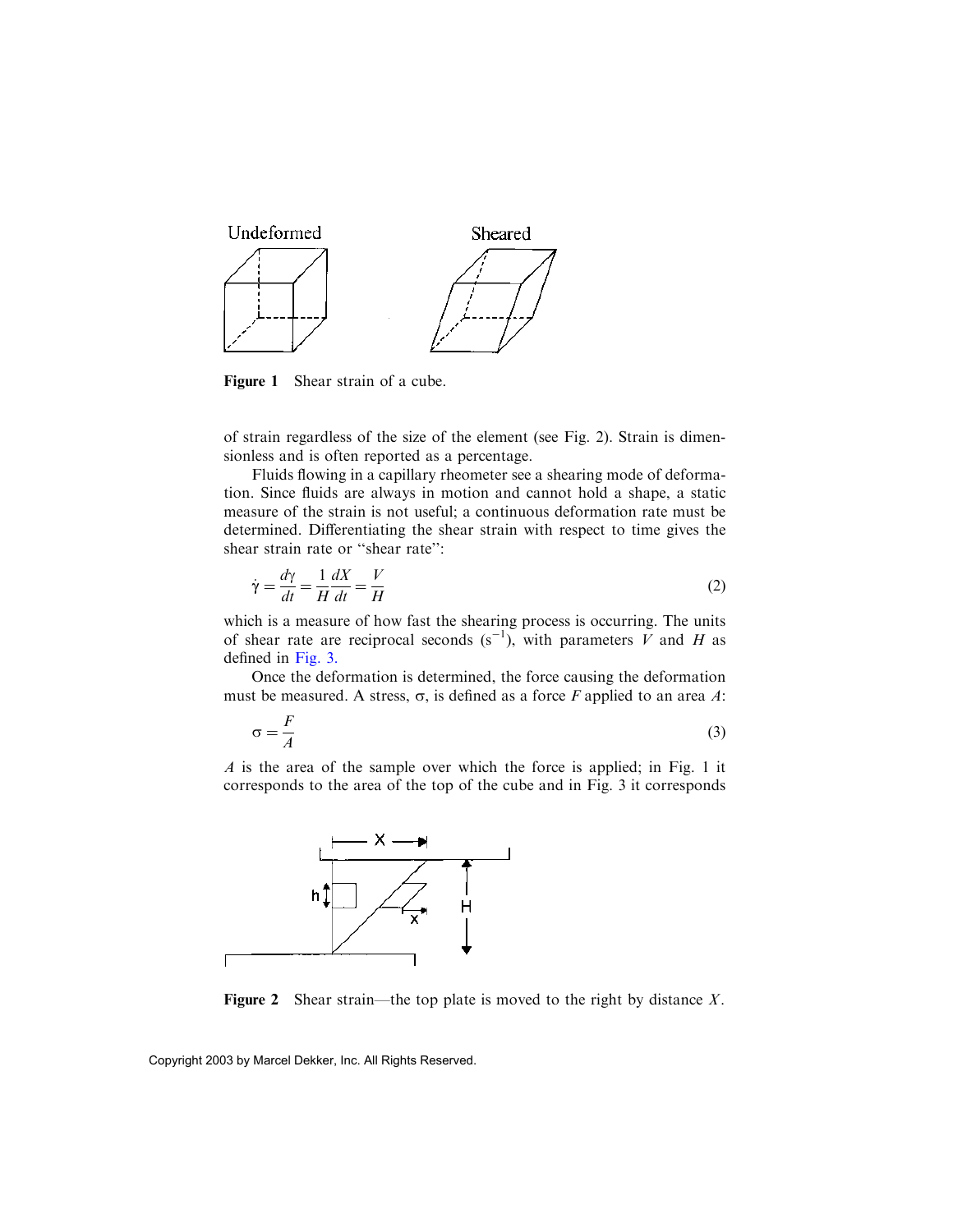<span id="page-3-0"></span>

Figure 3 Simple steady shear of a fluid between two infinite plates. The fluid is stationary at the fixed plate and moves at velocity  $V$  at the moving plate.

to the area of the sample that wets the plates. A shear stress acts parallel to the surface to which it is applied, and the units of stress are force per unit area, or Pa  $(N/m^2)$  in the SI system.

Figure 3 illustrates a steady simple shear flow between infinitely large plates (hence no edge effects, leakage, etc., which would be experienced in a real-world experiment). The top plate moves with a constant velocity  $V$  and shears a fluid sample of height  $H$ . The shear rate is constant across the gap so that all material sees the same deformation. The force  $F$  is that which is required to keep the plate moving at constant speed  $V$ . The stress and shear rate are determined from the force and the plate speed and geometry using Eqs. (2) and (3). The viscosity, defined as the fluid's resistance to flow, is determined from the ratio of the force and the deformation rate:

$$
\eta = \frac{\sigma}{\dot{\gamma}}
$$
 (4)

The units for viscosity are Pa-s. A Newtonian fluid is a fluid that follows Newton's law of viscosity, which states that the viscosity is independent of shear rate. This implies a linear relation between force and plate speed; doubling the force on the plate will double its velocity.

#### Newtonian Equations for Round-Hole Capillary Flow

The flow in Fig. 3 is called a *drag flow*; the top plate is dragging the material across the stationary plate to create the velocity profile that is shearing the fluid. In contrast, flow in a capillary rheometer is *pressure-driven flow*. All of the wall area inside the capillary is stationary so that the material has zero velocity at the walls and a maximum velocity along the centerline. Calculating the shear rate in a capillary is not as straightforward as with steady simple shear. Each fluid element still sees steady simple shear, but the shear rate is no longer constant; it varies across the radius of the die. It runs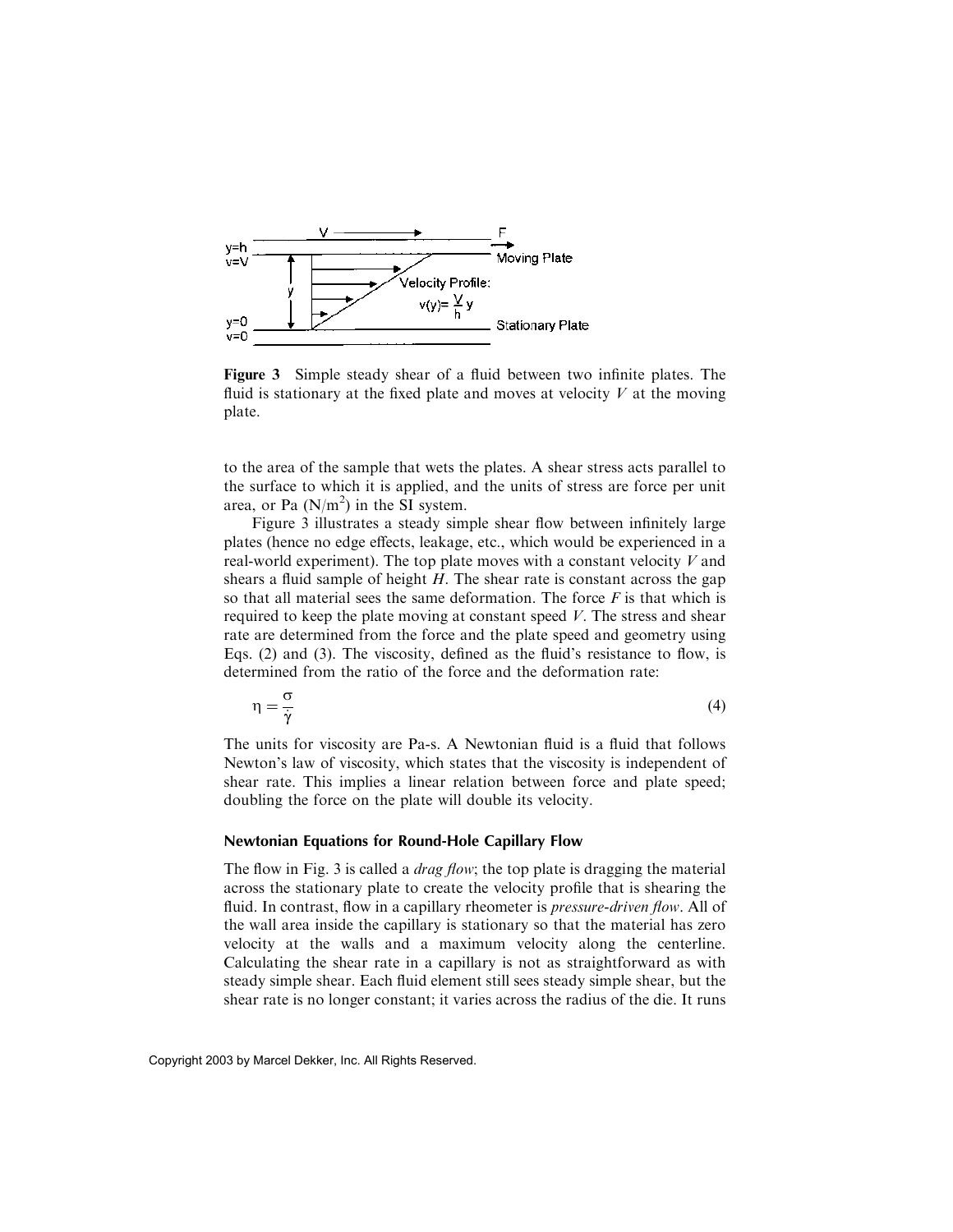from zero at the centerline to a maximum at the wall. Since the shear rate is not constant, a point must be chosen where the shear rate and stress can both be determined. The forces that generate stress interact with the material at the wall, and at this point the shear rate is a maximum. Thus this is where the viscosity is calculated.

Assuming Newtonian fluid behavior (constant viscosity), the no-slip assumption ( $v = 0$  at the die wall), and fully developed flow, a parabolic velocity distribution can be derived for the material flowing down the capillary:

$$
v(r) = 2v^* \left[ 1 - \left(\frac{r}{R}\right)^2 \right] \tag{5}
$$

where  $v^*$  is the average velocity of the fluid and R is the radius of the capillary. This average velocity can be defined in terms of the cross section of the die and the volumetric flow rate of the fluid,  $Q$ , as follows:

$$
v^* = \frac{Q}{\pi R^2} \tag{6}
$$

The shear rate profile can now be calculated by differentiating the velocity profile. The shear rate at the wall  $(r = R)$  is determined and expressed as a function of the volumetric flow rate:

$$
\dot{\gamma}_{\rm ap} = \frac{dv}{dr}\bigg|_{r=R} = \frac{4Q}{\pi R^3} \tag{7}
$$

The meaning of the subscript ''ap'' is discussed in the section on the Rabinowitch correction.

Once the shear rate is established, the stress required to drive the flow must be determined. A force balance between the driving pressure across the cross section of the capillary and the shear stress experienced along the wetted surface inside the capillary links the measured pressure drop across the die  $(\Delta P)$  to the stress at the wall  $(\sigma_W)$ :

$$
\Delta P \cdot \pi R^2 = \sigma_W \cdot 2\pi R L \tag{8}
$$

where  $L$  is the length of the die. This can be rearranged to give

$$
\sigma_W = \frac{\Delta P \cdot R}{2L} \tag{9}
$$

Pressure is measured in units of pascals (Pa, the same unit as stress); other common usages are MPa ( $10^6$  Pa) and bar ( $10^5$  Pa). Using eqs. (7) and (9), the Newtonian viscosity can then be determined from the flow rate and the pressure drop: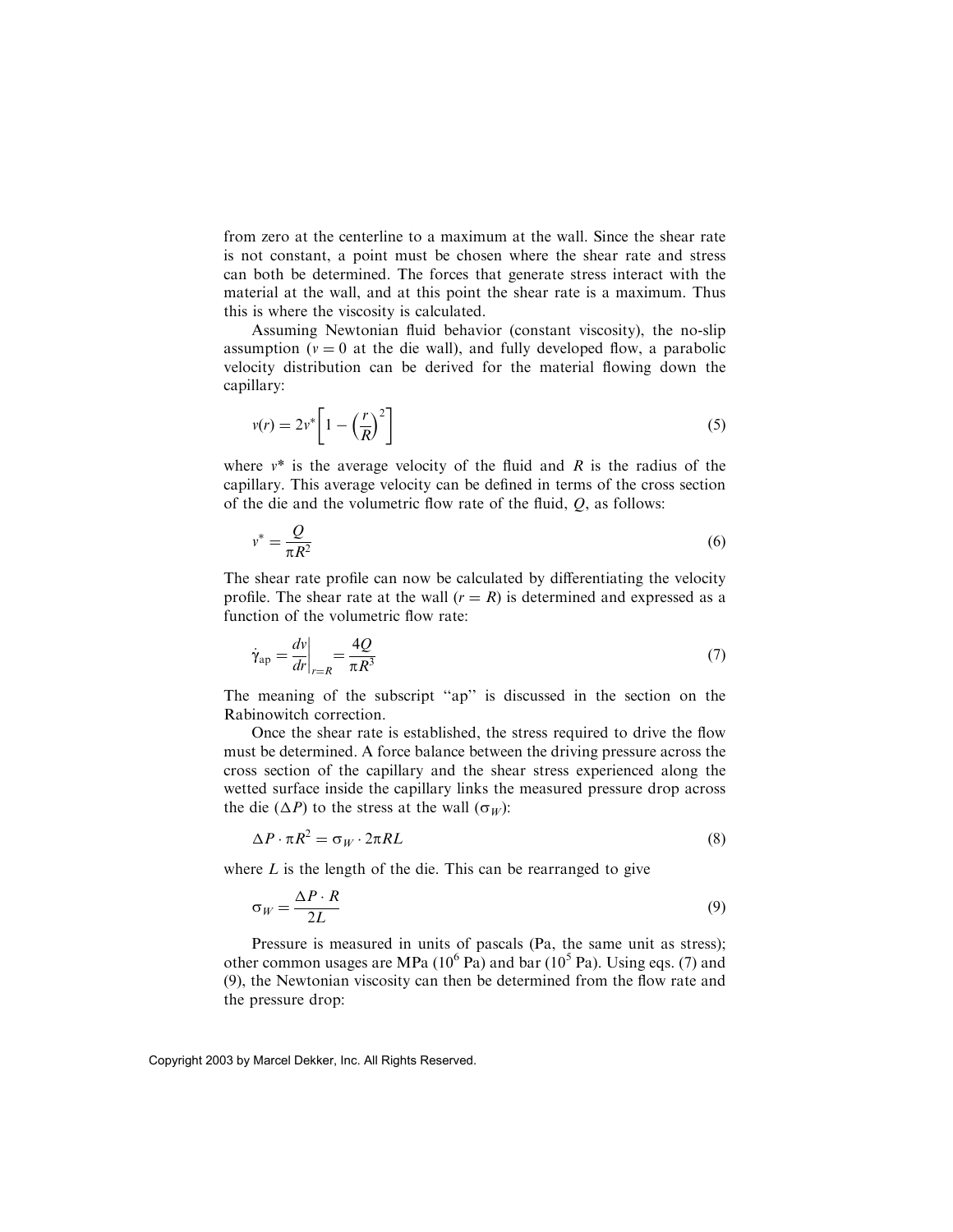$$
\eta_{\rm ap} = \frac{\sigma_W}{\dot{\gamma}_{\rm ap}} = \frac{\pi \cdot \Delta P \cdot R^4}{8 \cdot Q \cdot L} \tag{10}
$$

Again, the units for viscosity are Pa-s (Pascal-seconds).

## Slit Die Capillaries

In addition in round-hole capillaries, it is possible to use a slit die to perform viscosity measurements. Theoretically such a die would have no side walls (be infinitely wide), but in practice it has been found that wall effects are negligible if the slit die is at least 10 times wider than it is high. The equations for slit flow are similar to those for round-hole capillaries:

$$
\dot{\gamma}_{\rm ap} = \frac{6Q}{H^2 W} \tag{11}
$$

$$
\sigma_W = \frac{\Delta P \cdot H}{L} \tag{12}
$$

$$
\eta_{\rm ap} = \frac{\sigma_W}{\dot{\gamma}_{\rm ap}} = \frac{\Delta P \cdot H^3 \cdot W}{12 \cdot Q \cdot L} \tag{13}
$$

where  $H$  is the height and  $W$  is the width of the slit.

The main advantage of a slit die is that, since it has flat walls, the pressure transducers can be mounted directly in the die. This eliminates the entry and exit effects discussed in the section on the Bagley correction below. A slit die's disadvantages tend to be of a practical nature. While slit dies can usually be made wide enough to avoid edge effects, they are much more difficult to flush clean with a new sample, especially near the edges. They are usually multipiece dies that require much more effort to disassemble and clean. Round-hole dies are more convenient and are the die of choice unless a special test procedure specifically requires a slit die. (This might happen if a tapelike extrudate is desired for further testing, or if three or more pressure transducers are to be mounted along the die to study the pressure profile along the die.)

#### Rabinowitch Correction

The steady simple shear flow in [Fig. 3](#page-3-0) is fully controllable, because the velocity profile of the flow depends only on the geometry and motion of the plates, regardless of the rheological properties of the fluid. Fully developed flow in a capillary tube is only partially controllable. The material properties can affect the velocity profile, which must be known in order to calculate the shear rate that the sample is experiencing. If a Newtonian fluid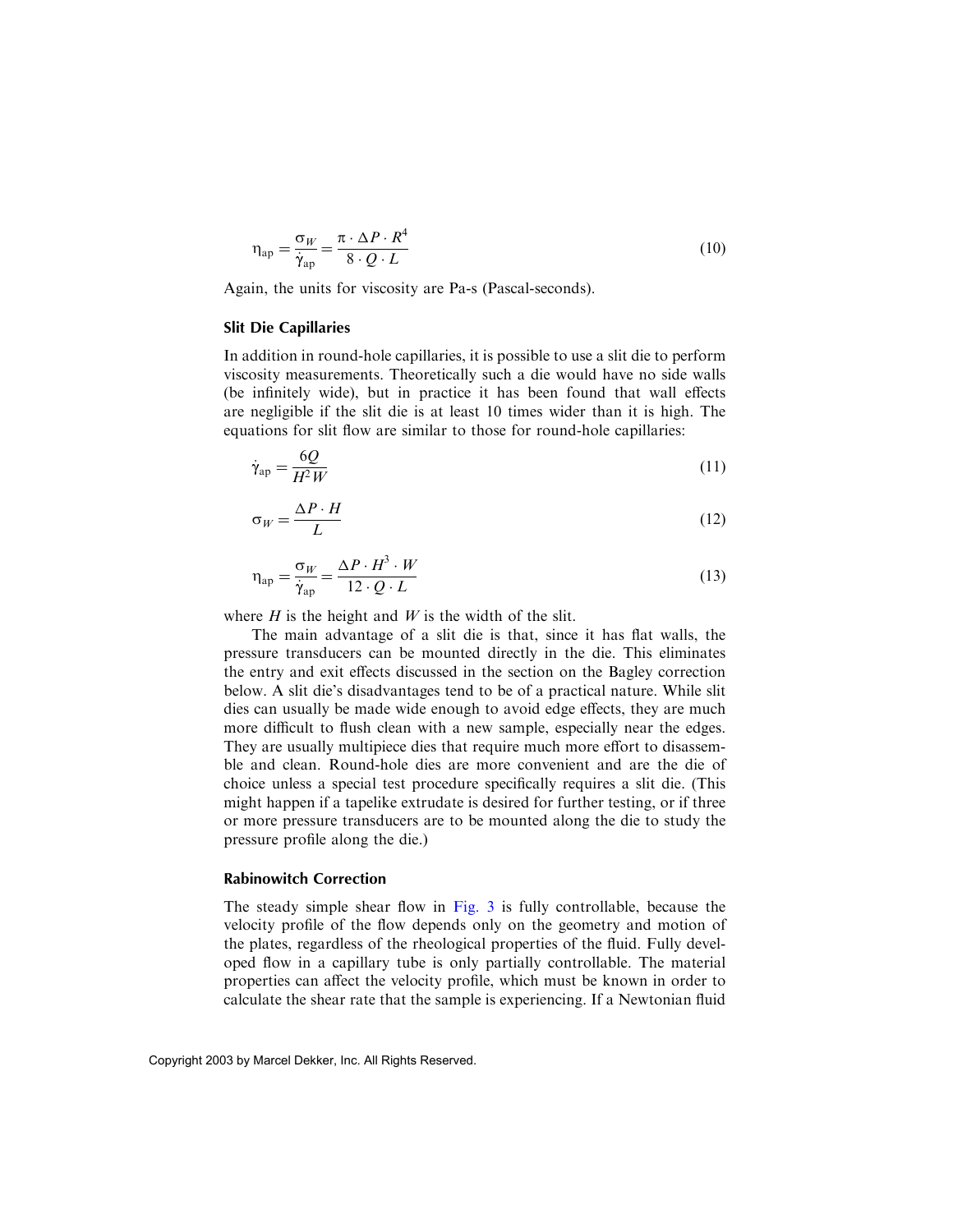(constant viscosity at all shear rates) is assumed, then a parabolic flow profile can be calculated as in Fig. 4 with  $n = 1$ . Shear rates and viscosities calculated using this assumption are termed ''apparent'' values, with the subscript "ap." Apparent values are correct for Newtonian fluids. Most materials, including most polymers and polymer solutions, are not Newtonian fluids because their viscosity is not constant with changing shear rate.

[Figure 5](#page-7-0) shows some of the basic curve shapes and names for materials whose viscosity varies with shear rate. Most polymers are pseudo-plastic, or shear thinning; as the shear rate increases, their viscosity decreases. [Figure 6](#page-7-0) shows a typical flow curve for a molten polymer. It can be divided into three regions: the Newtonian plateau at low shear, the power law region at high shear, and the transition zone in between. At very low shear rates (often  $\ll 0.01$  s<sup>-1</sup> for polymer melts),  $\eta$  is independent of  $\gamma$ ; this constant value is called the zero-shear viscosity  $(\eta_0)$ . As the shear rate is raised, the structure of the molecular chains begins to break down and the viscosity is reduced. At higher shear rates, this can be modeled with the power law model,

$$
\tau = k\dot{\gamma}^n \tag{14}
$$

which has parameters *n* and *k*. When combined with Eq.  $(4)$ , this gives



$$
\eta = k\dot{\gamma}^{n-1} \tag{15}
$$

Figure 4 Velocity profiles as a function of the power law exponent.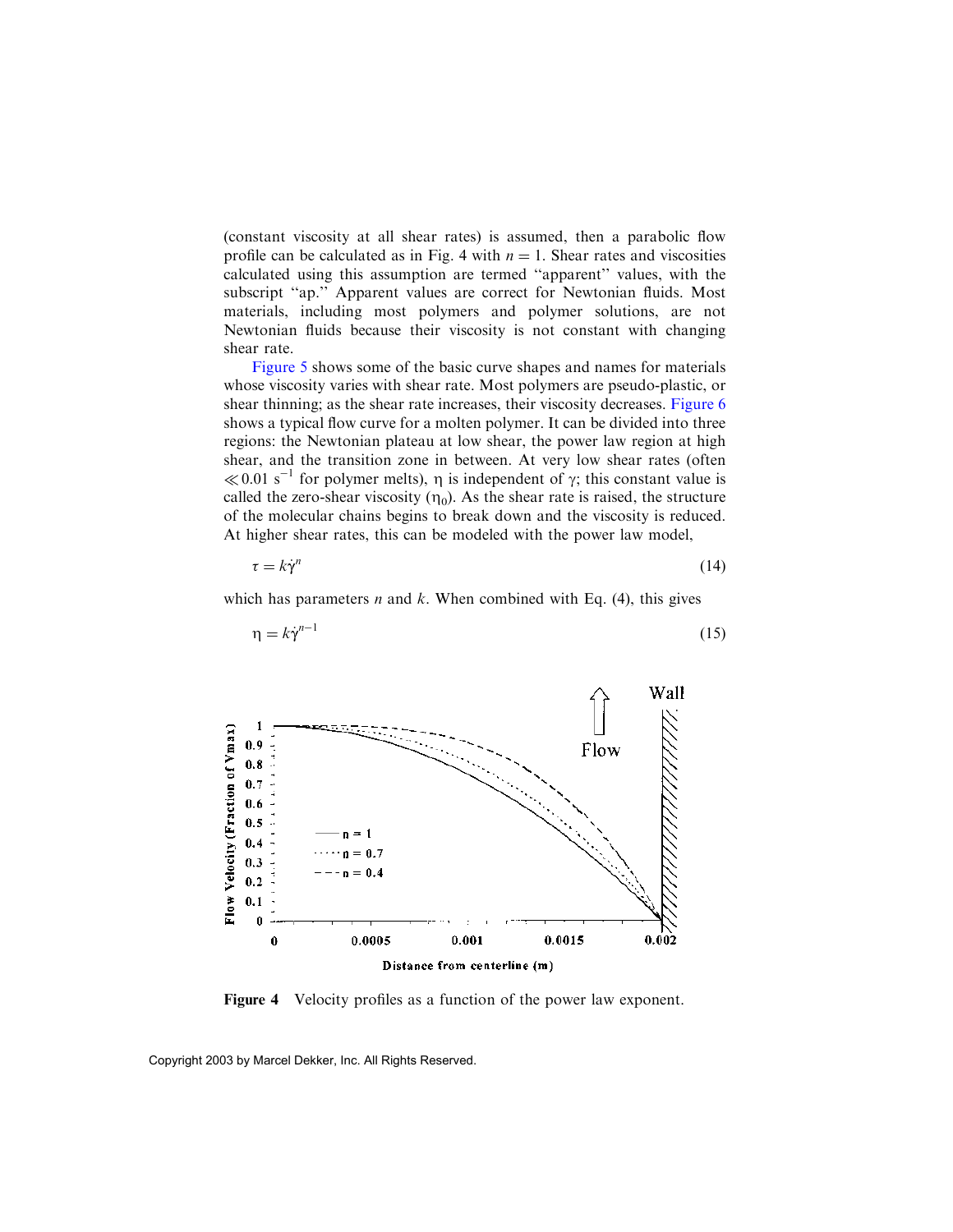<span id="page-7-0"></span>

Figure 5 Viscosity curves varying with shear rate.

Because viscosity is nonconstant, it must be measured across a range of shear rates to fully characterize a material. The equations used to calculate the apparent viscosity are not exactly correct due to the shear-thinning phenomenon. A correction has been developed (by Rabinowitch [1]) that uses the slope of the  $\sigma_{ap}(\gamma_{ap})$  curve,

$$
n = \frac{d \log(\sigma_{\rm ap})}{d \log(\dot{\gamma}_{\rm ap})}
$$
(16)



Figure 6 Regions of a typical flow curve for a shear-thinning polymer.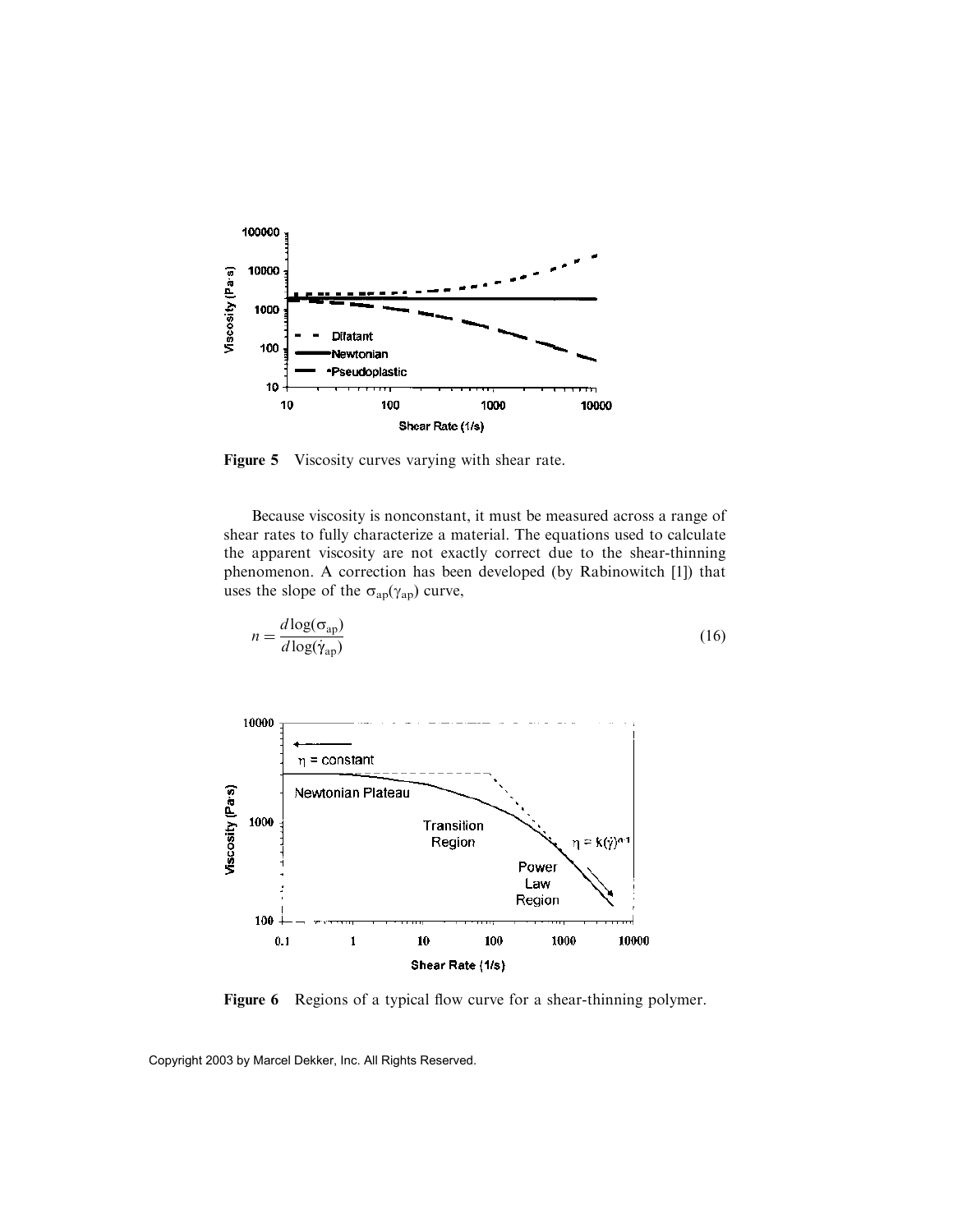to correct for the non-constant viscosity. For a Newtonian fluid,  $n = 1$ . The smaller the value of  $n$ , the more shear thinning is occurring and the larger the correction that is required. The true wall shear rate is calculated using

$$
\dot{\gamma}_w = \dot{\gamma}_{ap} \left( \frac{3n+1}{4n} \right) \tag{17}
$$

with *n* calculated at the point of the measurement to be corrected. Note that multiple measurements must be available so that the calculation of a slope is possible; it is not possible to correct a single point measurement. Most modern capillary rheometers perform this correction automatically in their software, and then use the true shear rate values in eq. 4 to calculate the true viscosity.

Another approach that is available involves calculating the viscosity at a point different from the wall. The Schümmer correction [2] involves determining where the actual velocity profile intersects with the Newtonian profile; at this point,

$$
\eta(\dot{\gamma}^*) = \eta_{\rm ap}(\dot{\gamma}_{\rm ap})\tag{18}
$$

i.e., the apparent viscosity equals the true viscosity at the Schümmercorrected shear rate. If the Schümmer shear rate is

$$
\dot{\gamma}^* = x \dot{\gamma}_{\rm ap} \tag{19}
$$

then for a power law fluid,

$$
x = \left(\frac{3n+1}{4n}\right)^{n/n-1} \tag{20}
$$

The value of x varies by only a small amount over a wide range of values of  $n$ , so that a representative value of  $x^*$  may be chosen for a material with very little loss in accuracy. This method can therefore be used to correct the shear rate of single point measurements if an approximate value of  $n$  is known for the tested material. Schümmer suggests that if a constant value of  $x = 0.83$  is used for all materials, the error in the viscosity will be 3% or less.

#### Bagley Correction

Most capillary rheometers use round-hole dies with the pressure (or force) measured above the die in the barrel. The melt flow undergoes a large contraction as it moves from the barrel into the die and an expansion as it leaves the die to the atmosphere. These entrance and exit effects add an extra pressure drop  $(P_e)$  to the measured pressure  $(P_m)$  in addition to the pressure drop due to flow through the die  $(\Delta P)$ . This will result in a viscosity measurement that is erroneously high due to the  $P_e$  component.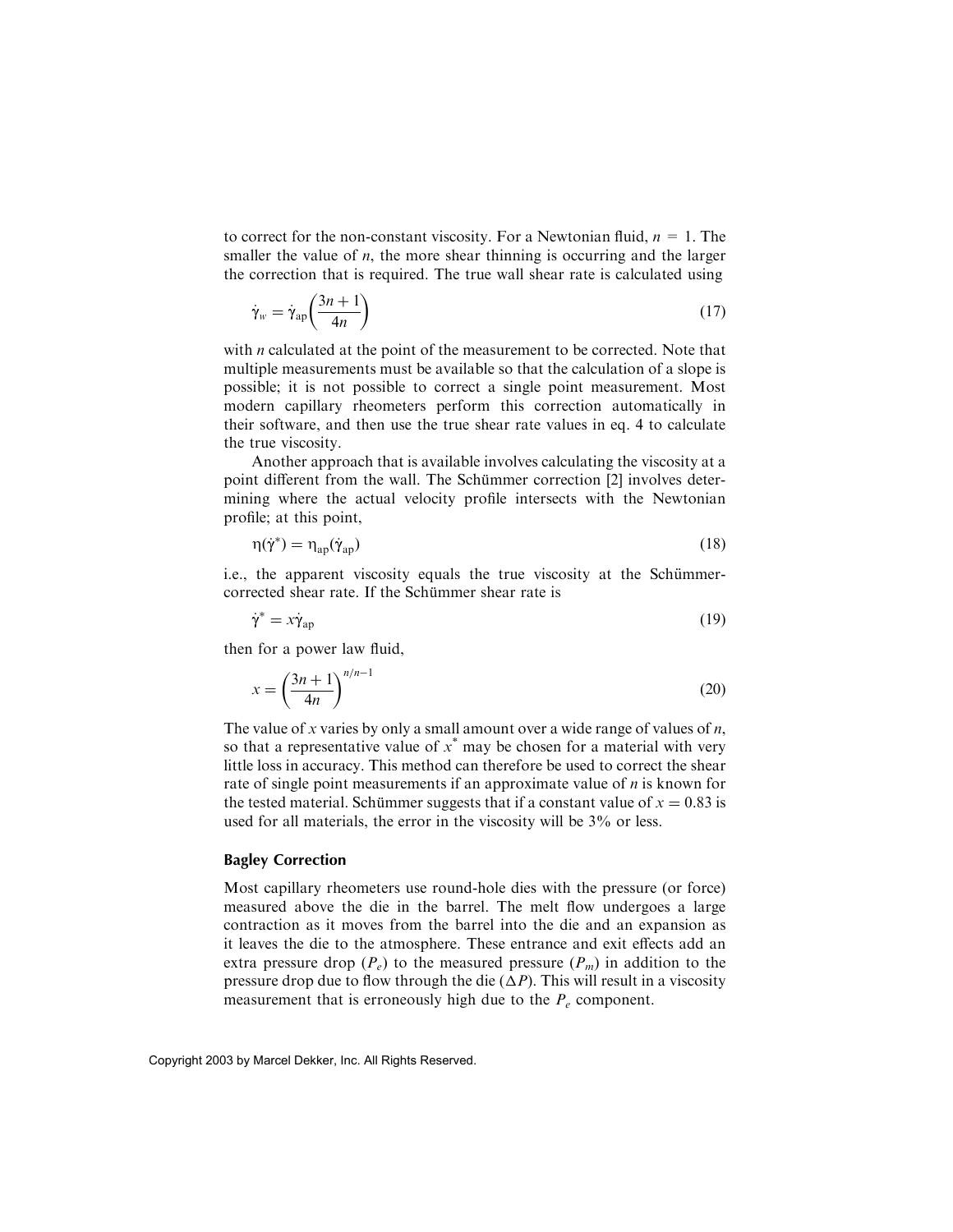Bagley [3] developed a method to determine  $P_e$  so that capillary data could be corrected. The method requires multiple measurements using dies of the same diameter and varying lengths. By keeping the diameter the same, the entrance and exit effects will be the same for each die; the total measured pressure  $P_m$  can be determined as a function of die length for each shear rate. Extrapolating the pressure back to a die with zero length allows the determination of  $P_e$ . In other words, whatever pressure still remains after  $\Delta$ P is removed is the pressure due to entrance and exit effects.

The following steps are taken for a Bagley correction.

- 1. Determine the apparent flow curve for the sample using at least two different die lengths (three or more improves accuracy). The same apparent shear rate points must be used for all tests.
- 2. Construct a Bagley plot from this data (see Fig. 7). The measured pressures are plotted against the  $L/D$  of the die for each apparent shear rate. (Note: By convention, the Bagley plot



Figure 7 Bagley correction performed for a three-point curve run three times with 30/1-, 20/1-, and 10/1-mm dies. For each shear rate,  $P_e$  is determined by extrapolating back to  $L/D=0$ .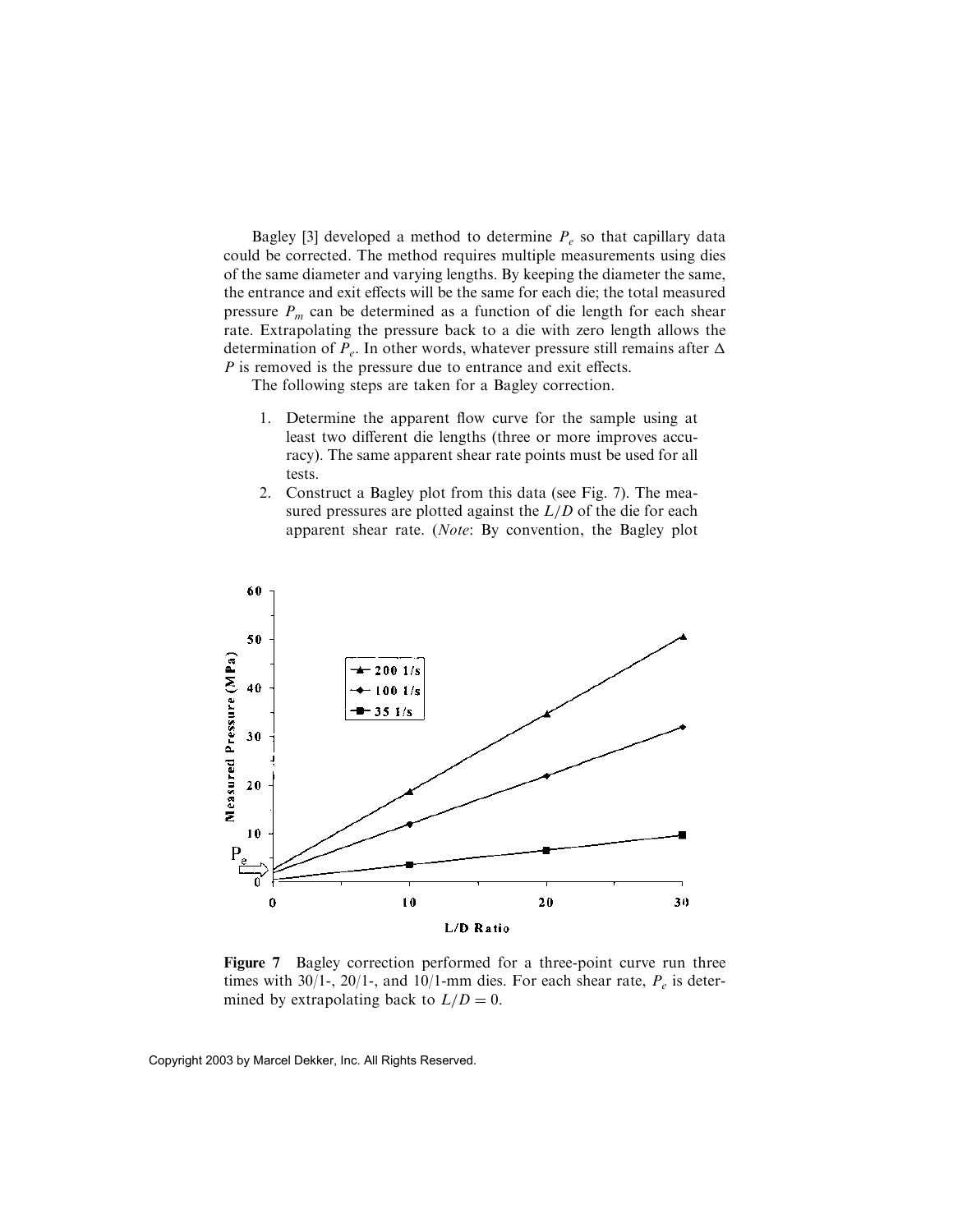uses the  $L/D$  ratio instead of just the die length, but since D is held constant the results are the same using  $L$  or  $L/D$ ).

- 3. For each shear rate, perform a linear extrapolation back to zero. The value of pressure at  $L/D = 0$  is  $P_e$ , the extra pressure due to entrance and exit effects.
- 4. To apply the correction, subtract  $P_e$  from the measured pressure  $P_m$  to get the correct pressure for each data point. Use the corrected pressure to calculate the stress and viscosity for that point. Once each curve (from the different dies) has been corrected, the curves can be averaged and Rabinowitch corrected to get a final true viscosity curve.

The entrance and exit effects are often quite small relative to the measured pressure, especially if longer dies are used that increase the magnitude of  $\Delta P$  compared to  $P_e$ . A study of the effect of both the Bagley and Rabinowitch corrections [4] demonstrated that the corrections become more substantial with shorter dies and higher shear rates As a rule of thumb, dies with an  $L/D$  ratio of 20 or greater often have  $P_e$  values that are 5% or less of  $P_m$ , in which case the effort of performing the Bagley correction is probably not necessary. However, there are many materials (especially with strong elastic components) that have appreciable  $P_e$  values even with long dies, so it is wise to check an unknown material at least once to determine the magnitude of the Bagley correction before deciding if it is necessary.

# CAPILLARY RHEOMETERS

A capillary rheometer measures the viscous properties of a fluid by determining the pressure required to cause it to flow through a small cylindrical tube or rectangular slit (the capillary) at a set flow rate. Many rheometers control the flow rate (by setting the piston speed) and measure the pressure drop across the capillary; some gas- or weight-driven models fix the pressure and measure the flow. The American Society for Testing and Materials has issued a standard entitled ''Standard Test Method for Determination of Polymeric Materials by Means of a Capillary Rheometer,'' designated D3835–96 [5]. This method covers the measurement of the viscosity of materials at temperatures and shear rates found in common plastics processes. Issues such as temperature control and calibration, rheometer and die specifications, common temperature ranges, procedures, data analysis, and reproducibility are addressed.

[Figure 8](#page-11-0) shows a schematic of a typical capillary rheometer. The molten polymer is held in a cylindrical reservoir and heated to the desired temperature. A motor-driven piston is used to force the material down the barrel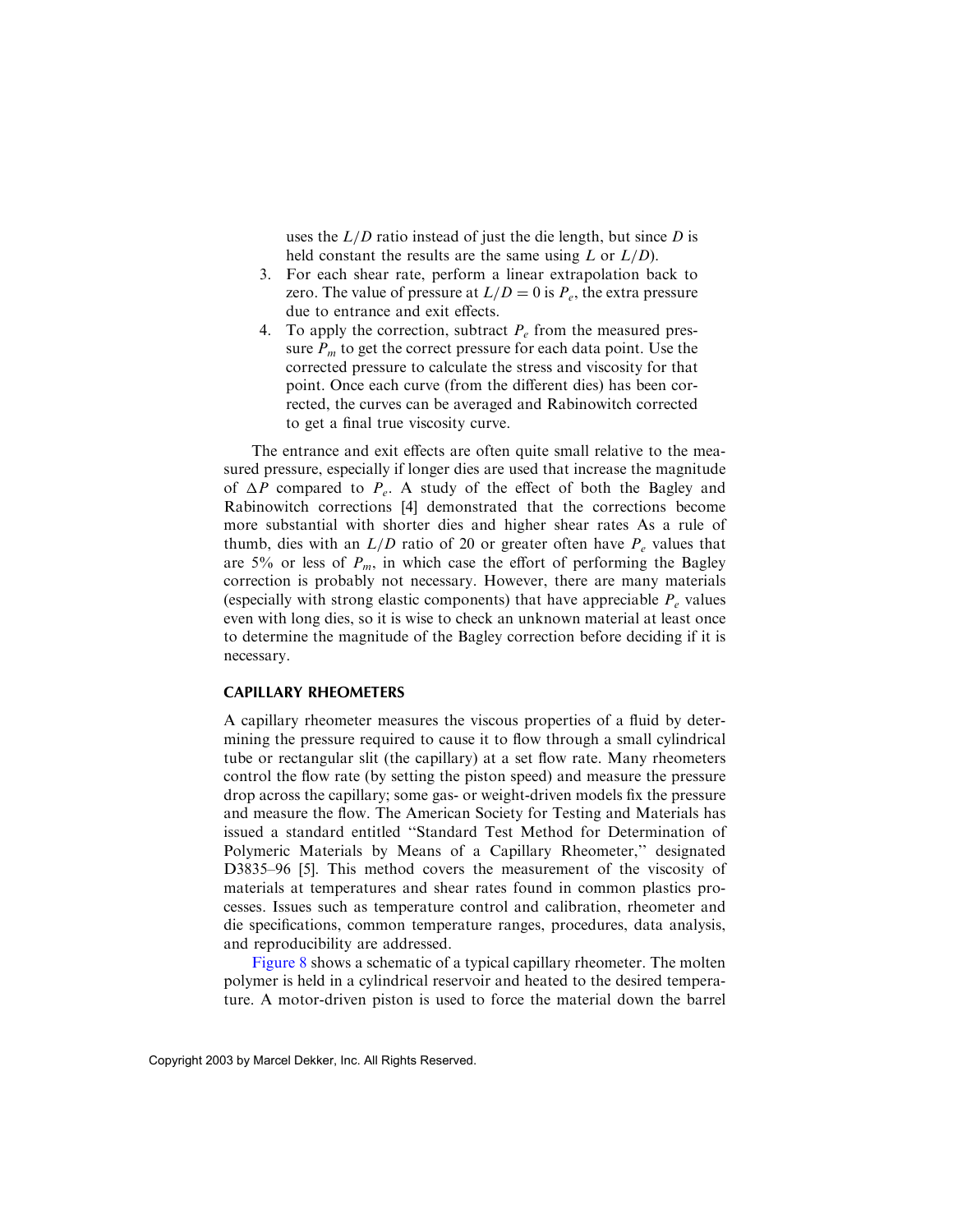<span id="page-11-0"></span>

Figure 8 Schematic of a capillary rheometer.

and through the die, with the flow rate determined by the speed of the piston. Once the pressure has reached equilibrium it is noted, and the piston speed may be changed to measure the material at a different rate. The important parameters in this measurement to be controlled and/or measured are the temperature, pressure (or force on the piston), the material flow rate (calculated from the piston speed and the barrel cross section), and the die geometry.

The geometry of the capillary rheometer, both the barrel and the die, must be known exactly. Typical barrels range in size from 9 to 15 mm in diameter. Larger barrels hold more material and achieve higher flow rates for the same piston speed but require longer holding times for the samples to reach temperature equilibrium before a test can begin. Barrel, piston, and die are made of very hard metals to resist wear over time, but tolerances must be checked for wear on a regular basis. The piston must seal well with the barrel to prevent backflow of the material. Often a double-land or O-ring design is used.

The capillary dies must be very smooth, accurately machined, and hard. They are often made of tungsten carbide. Accuracy is especially critical. In a round-hole capillary, for example, the shear rate is a function of the radius cubed [see Eq. (7)]. A  $1\%$  error in the radius will result in a  $3\%$  error in the shear rate determination. Some dies have entry angles machined into their entrance to ease the abruptness of the transition from barrel to die and reduce the entrance pressure losses (see Bagley correction). Typical dies have diameters in the range of 0.5 to 2 mm, but specialty dies are available in almost any practical dimension. Depending on the piston speed and die selection, a wide range of shear rates can be achieved on capillary rheometers (see [Fig. 9\).](#page-12-0)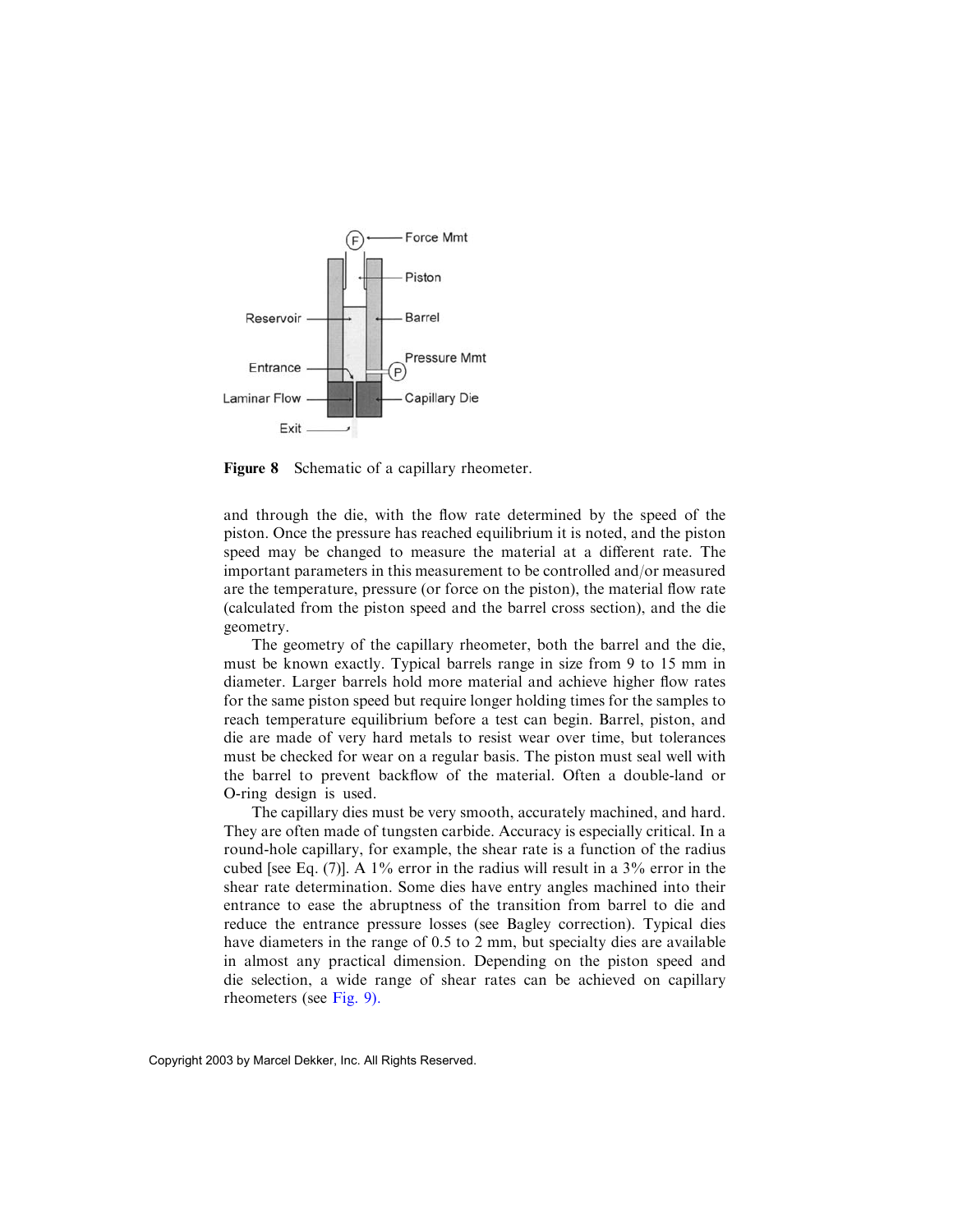<span id="page-12-0"></span>

Figure 9 Shear rate ranges of common rheometers.

Once the flow rate (and thus the shear rate) is determined from the piston speed and the geometry, the pressure drop across the die must be determined. This is measured with a pressure transducer in the barrel near the die or a force transducer situated on top of the piston. Each method has pros and cons, so choosing the best method depends on a particular situation [\(Table 1\).](#page-13-0)

Pressure transducers are often preferred when high-accuracy measurements on a broad range of materials are required. Force transducers see use in quality control labs, where ease of operation and cleaning are important, or when maximum corrosion resistance is desired. Further discussions will assume that a pressure measurement system rather than a force transducer is used. (To calculate stress, the force measurement is converted into a barrel pressure by dividing by the cross-sectional area of the barrel, so no generality is lost.)

Often the pressure measurement is the limiting factor determining the maximum shear rate range of a single experiment. Pressure and force transducers typically have 0.5% of full scale total accuracy (linearity, repeatability, and histerysis). This means that a measurement registering 1% of full scale has a relative accuracy of  $\pm 50\%$ ! Manufacturers often recommend measuring pressures between 10% and 100% of full scale for this reason. This is a range of only a single decade, while most rheometers can accurately control piston speeds over a range of four decades or more. New transducers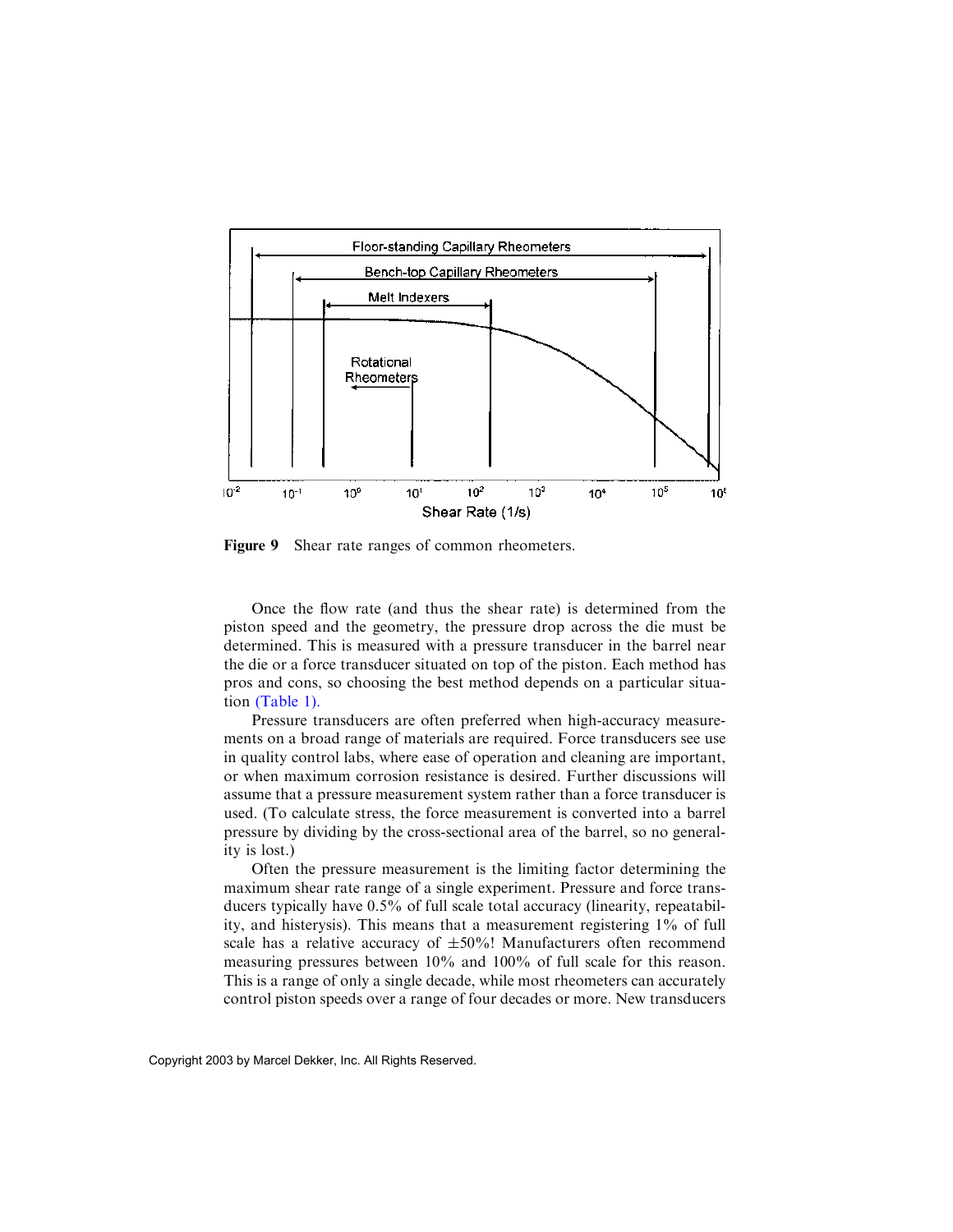| Pressure measurements | Pressure is measured right at the die entrance<br>Transducers are less expensive and easier to change,<br>allowing a better match range to material viscosity<br>But a pressure hole error is generated (usually negligible<br>since material flows slowly in the barrel)                                                                 |
|-----------------------|-------------------------------------------------------------------------------------------------------------------------------------------------------------------------------------------------------------------------------------------------------------------------------------------------------------------------------------------|
| Force measurements    | Easier to clean (no pressure tap to collect material)<br>Transducer will not come in contact with corrosive or<br>very-high-temperature samples<br>But piston friction can be significant and material flow<br>along barrel as well as through die is measure; the<br>measurement is dependent on the amount of material<br>in the barrel |

<span id="page-13-0"></span>Table 1 Pros and Cons of Measurement with Pressure and Force **Transducers** 

are being released with better accuracy as high as  $\pm 0.1\%$ , a significant improvement but not enough to remove the restriction completely.

One of the most important criteria for any instrument is repeatability, not only with the same instrument running the same sample, but between different machines with different manufacturers in different laboratories. As well as machine design and setup, repeatability depends on the actual test procedure used and the consistency of sample conditioning. ASTM D3835 includes the results of a round-robin test in which a number of different labs measured flow curves on a number of materials. It was found that, within a single lab, the standard deviation in the viscosity results was typically less than 2%. Between the labs, considerably higher variability was seen; most measurements had between 3% and 8% standard deviation. An important observation is that the standard deviations tended to be much higher for the lower shear rate points. This is because stress measurements taken at the low end of the pressure/force transducer ranges, as mentioned above, have much higher relative errors.

## MELT INDEXERS

The melt index is an industry standard test used to assess the processability of a polymer melt. A schematic of a melt indexer is shown in [Fig. 10.](#page-14-0) It is essentially a stress-controlled capillary rheometer using a weight-driven piston to force material through a round-hole capillary die. A melt index is obtained by measuring the amount of time required for a specific volume of material to be extruded from the die, with the results presented in units of  $g/10$  min.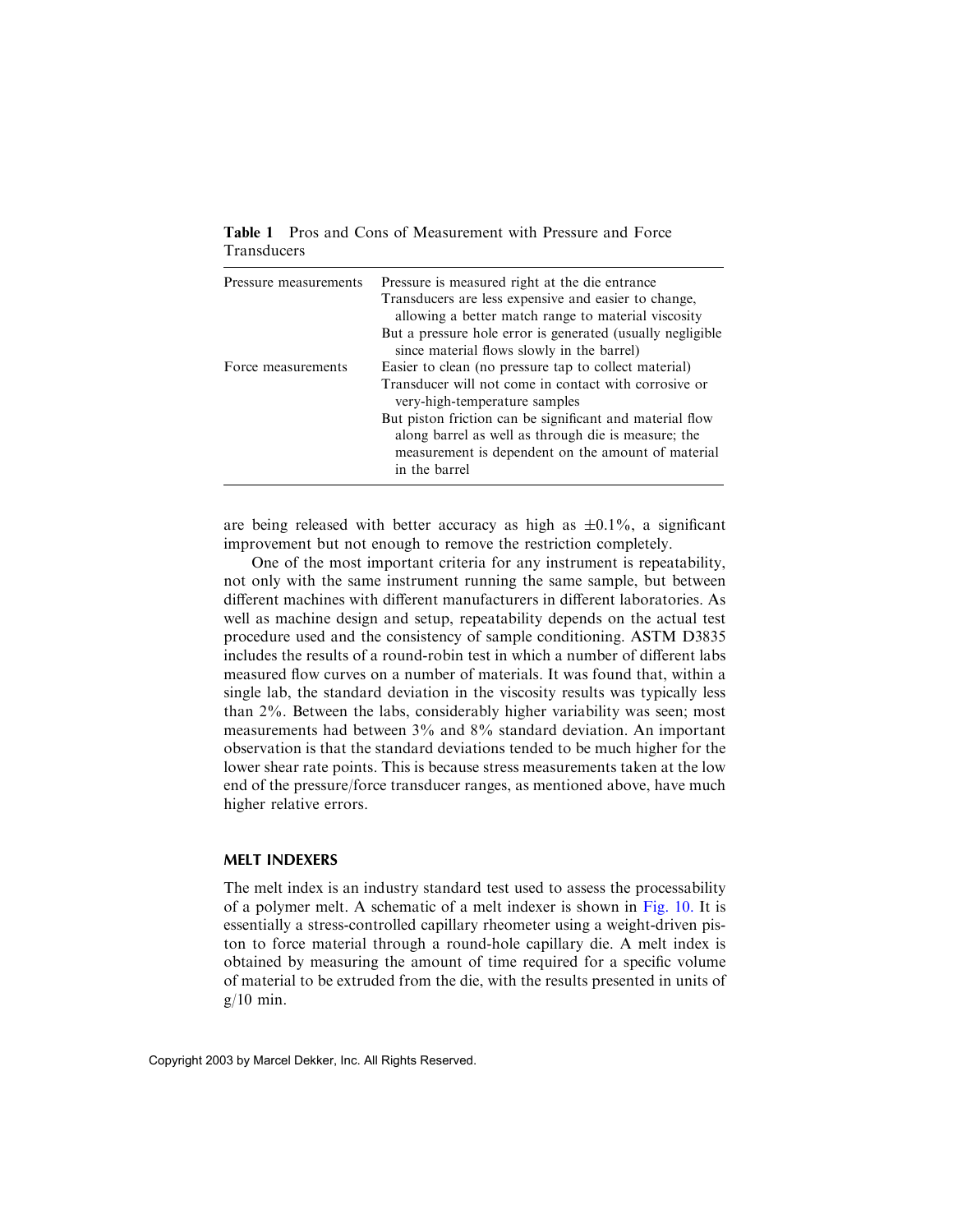<span id="page-14-0"></span>

Figure 10 Schematic of a melt indexer.

ASTM Method 1238, ''Standard Test Method for Flow Rates of Thermoplastics by Extrusion Plastometer'' [6], completely defines the melt index, both the instrument and the experimental procedure. Temperatures and instrument configurations for common materials are given along with recommended calibration procedures and round-robin results. This method must be strictly followed if consistent melt index results are to be obtained. A melt index measurement is performed at low stress levels compared to capillary rheometers measurements (typical weights are in the range of 1.2– 21.6 kg) and is sensitive to variations in operating procedure, instrument cleanliness (between tests), and operator bias (items such as packing and sample preparation).

The melt index itself is not a material property like temperature or viscosity, but a machine dependent index. This is because the die is short relative to its length (8 mm long and 2.1 mm in diameter), with an  $L/D \leq 4$ . Typical  $L/D$  values for capillary rheometers are greater than 15. As a result, the melt index results are heavily influenced by entrance and exit effects at the die (see the section on the Bagley correction) that cannot be exactly duplicated on anything other than another melt indexer. While it is possible to calculate a viscosity from the flow data generated by the melt indexer, the entrance and exit effects also negatively influence its accuracy.

#### **TECHNIQUES**

#### Setup Parameters

Before running tests on a polymer sample, a number of parameters must be chosen for the instrument. These include the test temperature, shear rate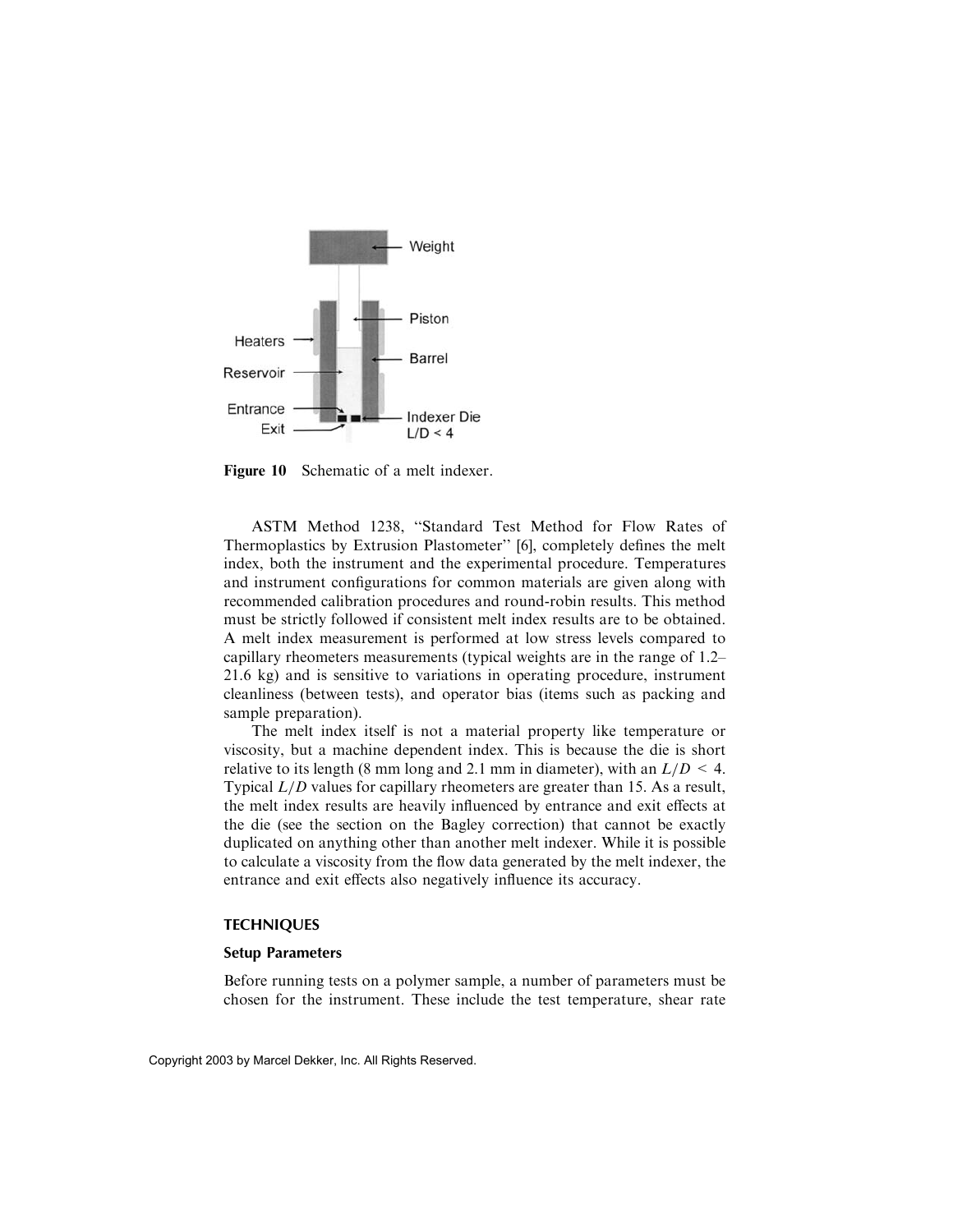ranges, and the die and pressure transducer selections. This section discusses these considerations.

#### **Temperature**

Temperature is one of the most important parameters to be specified, as viscosity is a strong function of temperature. The temperature must be high enough to melt the sample completely and low enough that the sample will not degrade during the test. Once a temperature is chosen, a thermal degradation study should be performed to determine the maximum residence time of the material in the rheometer.

Meaningful test temperatures can often be found in two places: an ASTM specification or a processing temperature. A standard testing temperature suggested by ASTM (either in D3835 or in the melt index specification, D1238) is often used if available, because it has been chosen by experts to provide a good molten sample with a reasonable dwell time in the rheometer. Also, it will likely be chosen by other people, allowing comparison of results with other laboratories and literature sources. The ASTM temperature is often not, however, the temperature at which the material is processed. Using the process temperature will give the most relevant results when the test is performed as part of a troubleshooting effort or to screen candidate samples for a process.

A pretest heating period must be specified to allow a material to melt and come to temperature before a test is begun. Polymers are notoriously poor conductors of heat and require time for the material in the center of the barrel to come to temperature. The amount of time required depends on the temperature and the barrel size: higher temperatures and larger barrel sizes require longer times for temperature stabilization. If too long a period is specified, the duration of the test may be extended to the point that polymer degradation occurs. Typical times for barrels from 9.5 to 12 mm in diameter in the  $150-300^{\circ}$ C range are 4–7 min.

#### Shear Range and Die Diameter Selection

Before selecting a die or transducer, the desired shear rate range for the flow curve must be determined. The process for which the material is intended usually determines this. Some typical ranges are listed in [Fig. 11.](#page-16-0)

A typical test range for an average extrusion process might be from 20 to 2000  $s^{-1}$ , whereas testing for an injection molding process might be more relevant across a range of 200–20,000  $s^{-1}$ . Keeping in mind that pressure and force transducers have a maximum usable range of two decades, it is usually a good idea to also limit the shear rate range to two decades in a single test, even if the rheometer is capable of more. Once you are familiar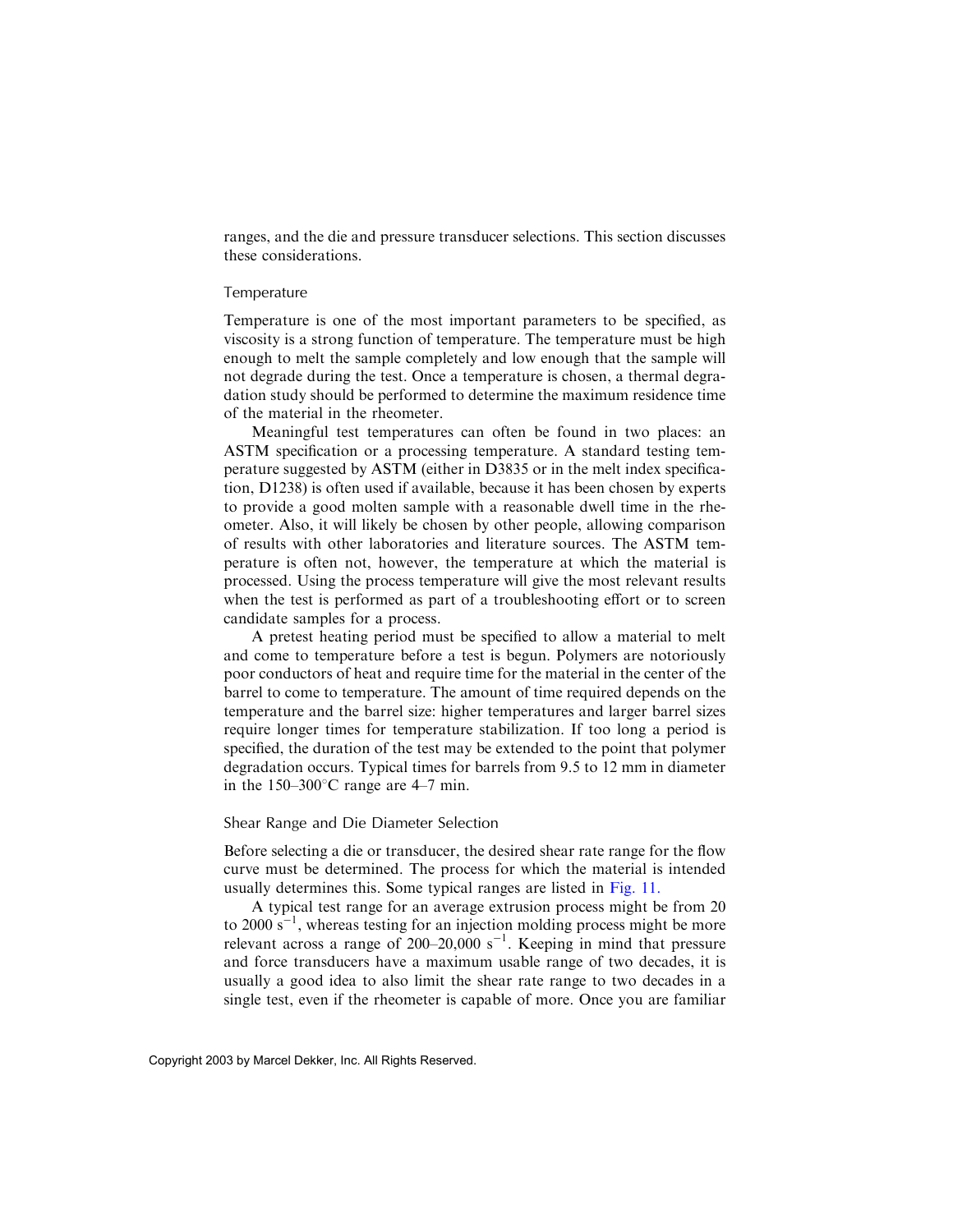<span id="page-16-0"></span>

Figure 11 Shear rate ranges for common polymer processes. Compare these ranges with the rheometer capabilities in [Fig. 9](#page-12-0) to see why capillary rheometers are more suited to test polymer processability.

with a material, you may find that you can add extra points at either the high or low end of the range.

Once the shear rate range is determined, the appropriate die can be selected. The radius of the die,  $R$ , is selected first; it should be such that the piston speeds required to generate the selected shear range fall into the mid-range (if possible) of the piston speed range of the instrument. Using Eq. (7) to relate shear rate and volumetric flow rate, and the cross-sectional area of the barrel piston ( $\pi R_B^2$ , where  $R_B$  is the rheometer barrel radius), the piston speed is calculated as

$$
v = \frac{\dot{\gamma}R^3}{4R_B^2} \tag{21}
$$

The piston speed is a linear function of the shear rate that is strongly affected by the geometry of both the barrel and die. Usually the barrel geometry is fixed and the die geometry is variable; reducing the radius of the die by one-half will increase the shear rate through the die by eight times for the same piston speed. For an instrument with  $R_B = 6$ mm and  $R = 0.5$  mm (1-mm diameter), the 20–2,000 s<sup>-1</sup> range mentioned above would correspond to piston speeds of 0.0174–1.74 mm/s, easily achievable by most rheometers. On the same instrument, a die with  $R = 0.25$  mm would be more suitable for testing an injection molding-grade material.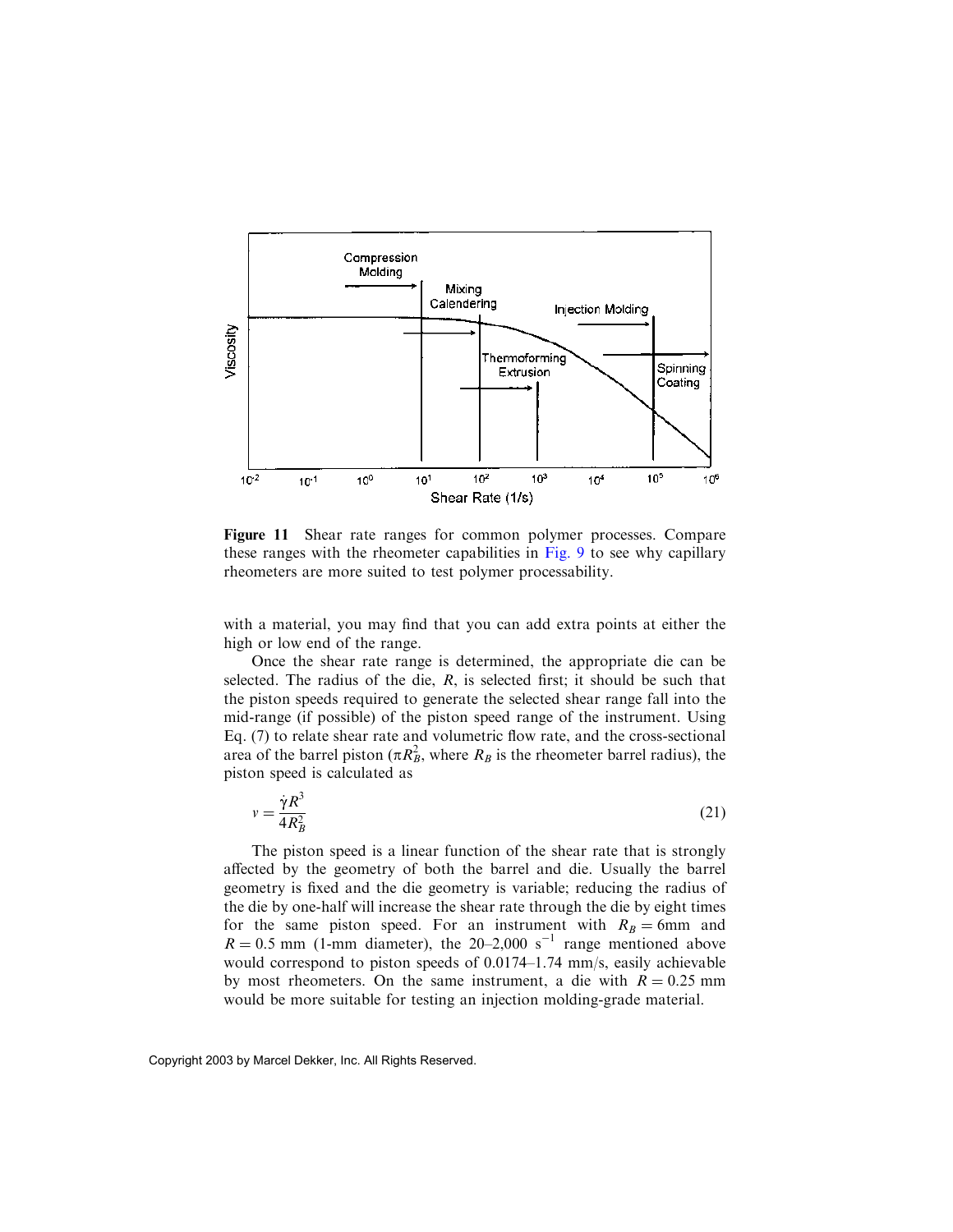Die Length and Pressure Transducer Selection

The length of the die controls the magnitude of the pressure drop the sample will generate and determines the range of the pressure transducer that will be required. In many cases, a rheometer has only a single transducer available and so the die length must be properly selected to assure test results in a range suitable for the transducer. The pressure drop is linear with the die length; doubling the length doubles the pressure drop at the same flow rate.

In considering die length, a second criterion is the  $L/D$  (length/diameter) ratio of the die. In order to assure fully developed flow, an  $L/D$  > 15 is recommended, with values in the range of 20–30 being common. If a die is too short, then entrance and end effects will form a large percentage of the pressure drop and the viscosity measurement will be incorrect (see the Bagley correction). If a die is too long, the pressure drop may be too great for the rheometer to handle, or pressure/density effects may begin to become significant in the viscosity measurement.

With a material that is completely unfamiliar, one or two trial tests may be required before the best transducer selection can be determined. Usually the rheometer is equipped with a transducer that covers the high end of its capabilities. (Most capillary rheometers can generate pressures up to 1000 bar; most floor-standing units can achieve close to 2000 bar.) Obviously, the first test should use a high-range transducer to avoid possibly overpressuring a more sensitive transducer. Most transducers will take 25–50% overload before damage occurs—check the unit's specifications. If more sensitive transducers are available for your unit, the maximum pressure generated in your first experiment will tell you which transducer to choose for subsequent tests. Note that pressures below 1 bar are extremely difficult to measure even with sensitive transducers.

Determining the Number of Shear Rate Points per Curve

The number of points that can be achieved in a single test is highly dependent on the piston speed required to generate the desired shear rates. The higher the piston speed, the more material is extruded for the given point. Generally, only a few high-speed points (where the test piston is traveling more than ~1 mm/s) can be obtained with a single sample. Rheometers with longer barrels will hold more melt and are able to generate more points. Some experimentation is usually necessary to before a final shear rate configuration can be achieved.

The speed with which a point can be taken depends on how fast the pressure stabilizes after the piston reaches the correct speed. The transient nature of the pressure response in a capillary rheometer has been discussed and modeled by Dealy and Hatzikiriakos [7]. The pressure will stabilize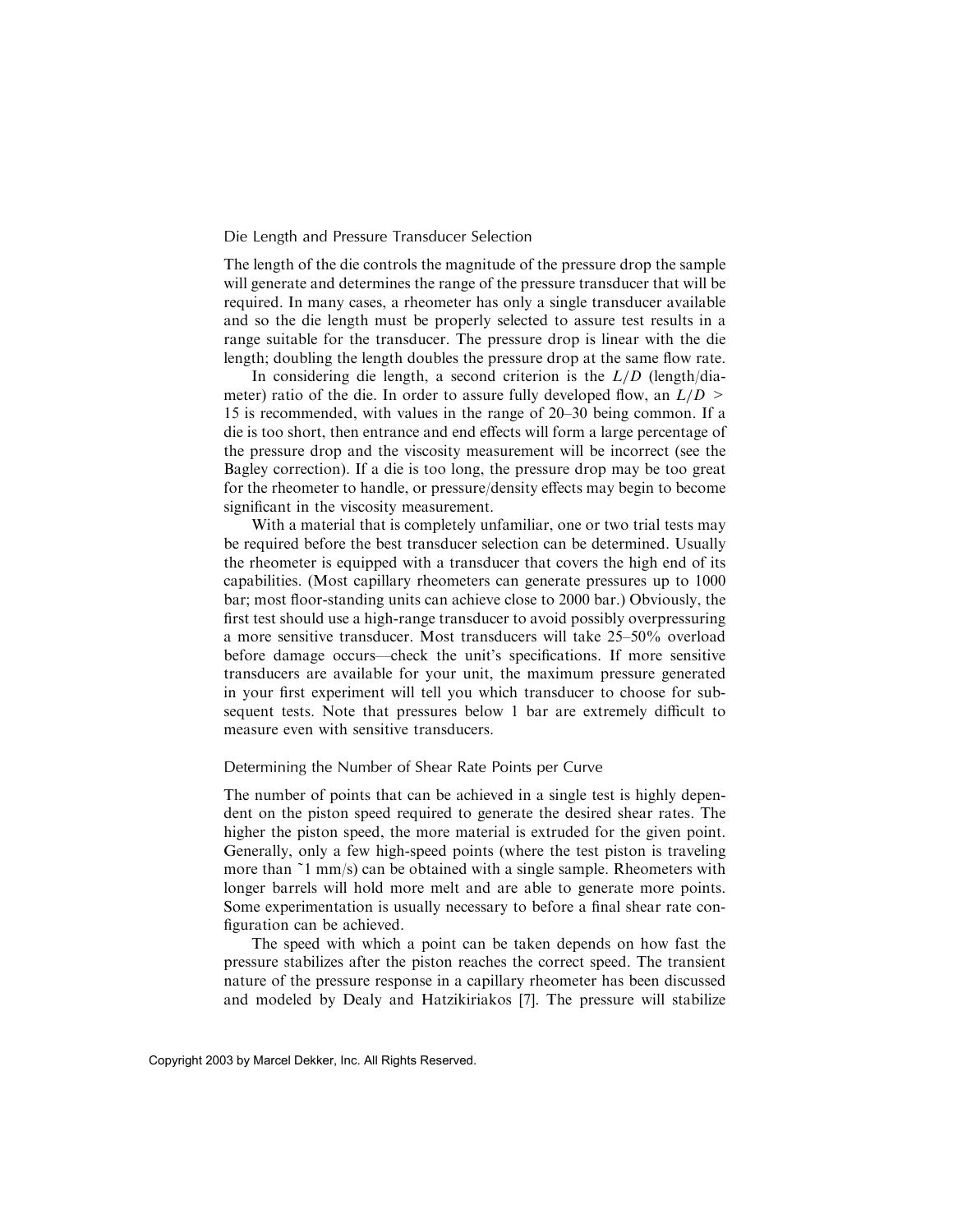quickly at high extrusion rates but can take 4–5 min at low rates. This affects both the overall length of the test and the amount of material expended for a given point.

Various algorithms exist to determine automatically when the pressure is stable. One procedure is outlined in an appendix to ASTM D3835. Usually, the operator sets a tolerance (a percentage change in the pressure) over a specified period of time. When the pressure changes less than the tolerance over the comparison interval, then the pressure is considered steady and the viscosity point is taken. If the pressure is still changing, the routine waits for another comparison interval to pass and then checks again.

If the tolerance is made small and the comparison interval long, the pressure will have to be very level before it is considered stable. If the tolerance is relaxed or the comparison interval shortened, then the viscosity point will be taken quickly, while the pressure is still slowly changing. There is a trade-off between speed and accuracy: viscosity points taken more quickly may not be as accurate. Generally, one chooses a reasonable pressure tolerance and a long comparison interval to start (for many materials, a 1% tolerance over a 10–20-s interval is a good starting point). Gradually reducing the length of the interval until the viscosity measurement starts to change allows the determination of the optimum parameters, which in turn determines the number of points that can be obtained in a single test (7–10 points is reasonable in most cases).

#### Shear Rate Order

The order in which the shear rate points are run during a test influences the dynamics of the experiment. Running in decreasing order (from high to low rates) as opposed to increasing order will affect the speed of the measurement. When low shear measurements are performed at the end of an experiment rather than the beginning, there is much less material in the rheometer barrel. Therefore there will be less material that must equilibrate before a stable pressure reading is generated; faster stabilization means that the viscosity points can be taken faster.

Unfortunately, the amount of sample saved by taking points faster at low shear rates is offset by extra sample required by the first points at high shear rates, so in most cases the number of viscosity points obtainable with a single barrel of material is about the same. However, running decreasing shear rates can reduce the overall length of an experiment by 30–50% compared to increasing shear rates and in most cases is the preferred mode of operation. One must be careful, however, with unknown materials: starting at a high piston speed can damage an undersized pressure or force transducer.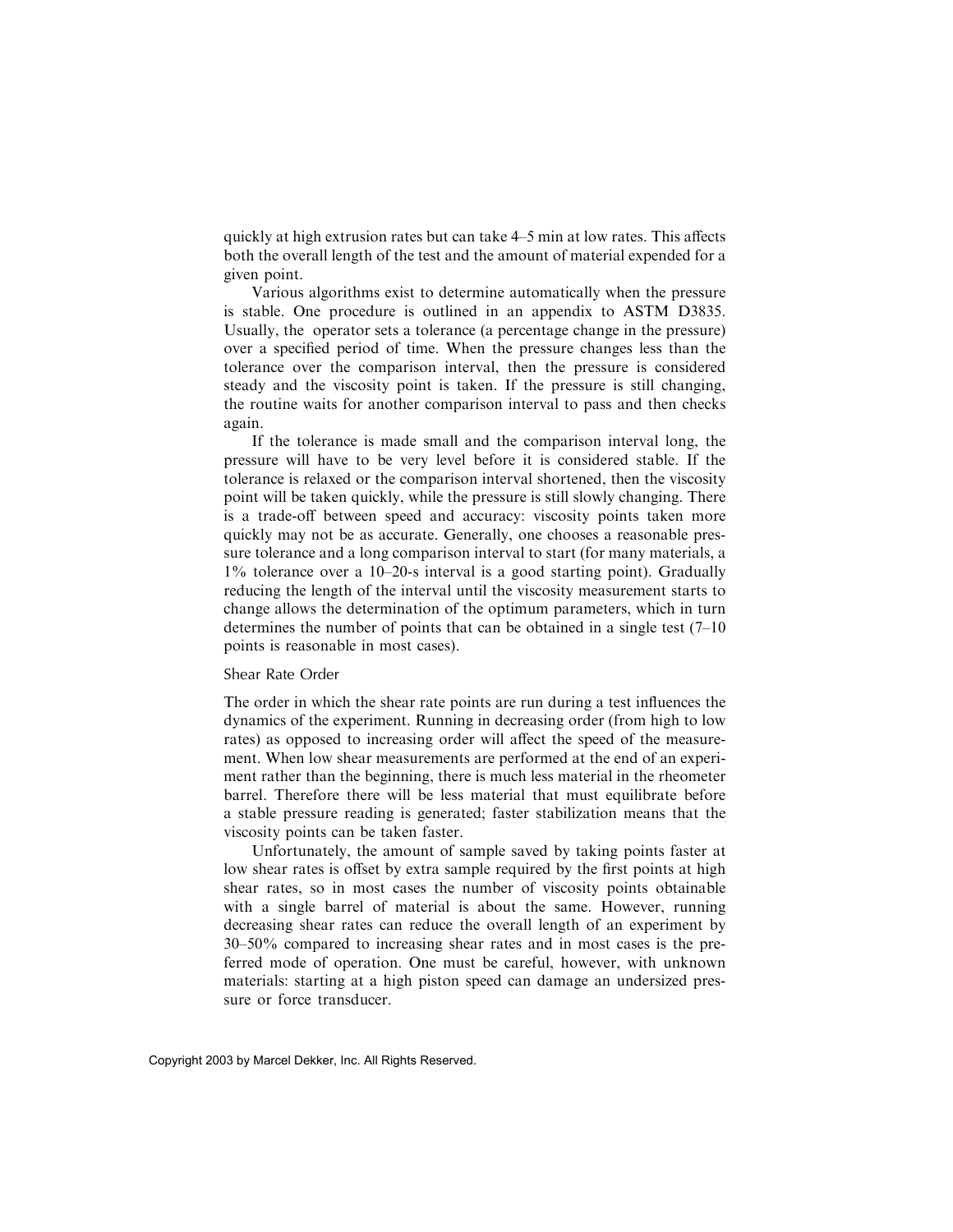Sometimes the shear rate order is randomized to ensure that the viscosity measurement is independent of the order in which the points are taken. This causes no problems but, with the piston speed and the pressure swinging up and down, more time will be needed for stabilization. It may not be possible to get as many points as when the shear rates are ordered.

## Running a Test

Running a test involves three steps: preparing the sample, preparing and loading the rheometer, and running the test.

#### Sample Preparation

Preparation of the sample may involve drying the sample; moisture absorbed from the air can cause some polymers (e.g., polyesters and polycarbonates) to degrade chemically when melted. These samples must be dried in a heated convection oven or vacuum oven to drive off moisture before testing. Since the presence of moisture dramatically affects the rheological properties of the material, it is very important that the drying protocol be followed consistently to ensure repeatable test results.

To develop a drying protocol, test materials that have been in the oven for varying lengths of time. The shortest length of time that gives consistent results should be considered the drying time. In general, higher temperatures (especially over  $100^{\circ}$ C, if the material does not begin to melt or degrade) and the application of a vacuum will reduce the amount of drying time required. Typical times range from 2 to 6 h.

When loading moisture-sensitive materials into the rheometer, speed is usually the best defense against the material picking up any moisture. Ensure that the drying oven is close to the rheometer and that any sample removed from the oven is immediately loaded or discarded. Some rheometers have a nitrogen system available that blows dry nitrogen into the barrel to keep a blanket over the sample as it is loaded.

#### Preparing the Rheometer

Preparing the rheometer involves bringing it to the correct temperature, installing the selected die and pressure transducers, and ensuring that it is clean. When installing cold transducers or dies into a hot instrument, the items should be inserted and tightened only loosely until they have had a chance to reach the rheometer temperature. Final tightening should be performed with items at the test temperature.

One of the most common causes of sample variation is an improperly cleaned rheometer. Making sure the barrel walls and piston are clean will free up piston travel and ensure that degraded material will not contaminate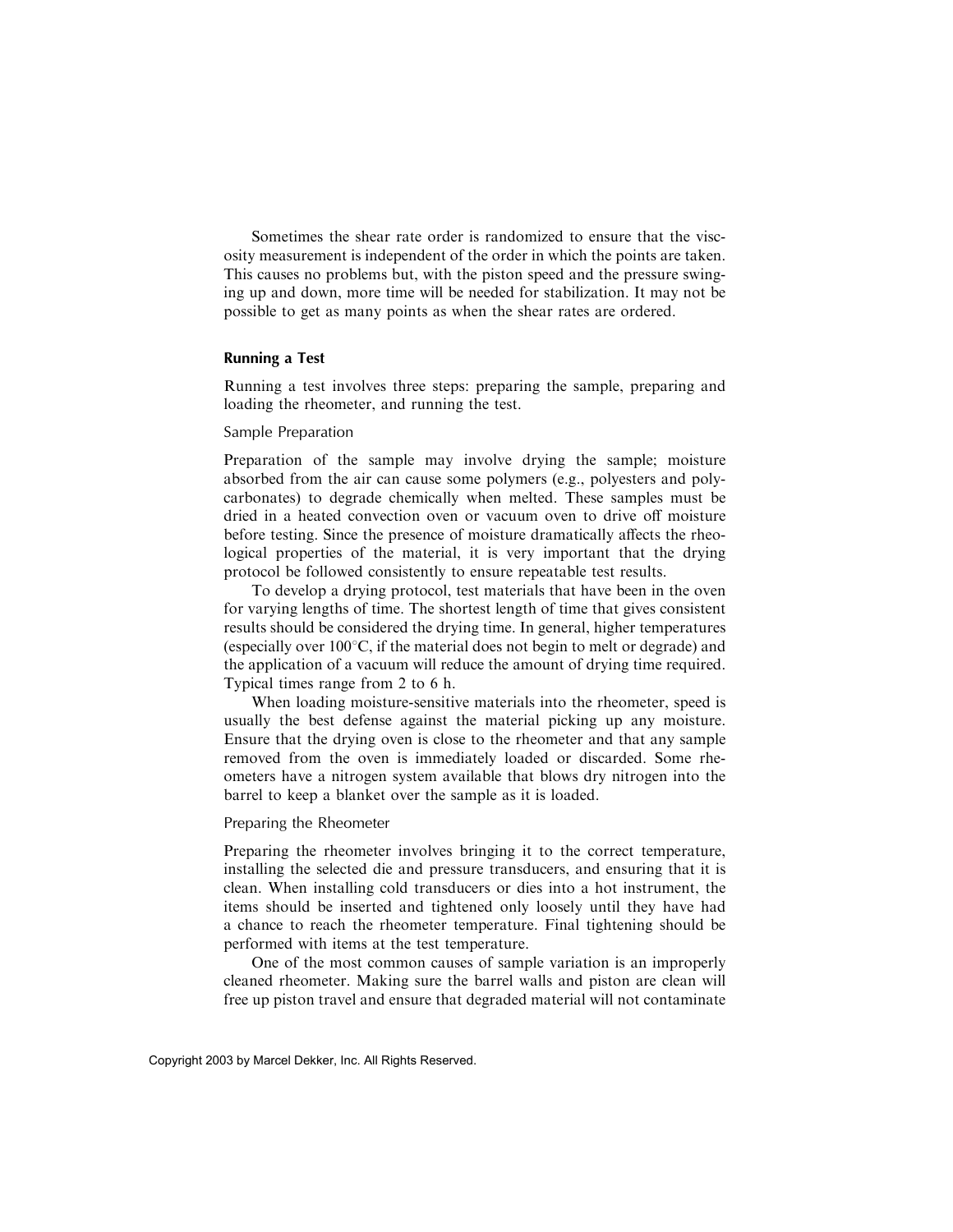new material as it flows through the die. Swabbing the barrel with cotton patches and using a rotating brass brush are typical methods of cleaning out the barrel. The barrel wall is often not very dirty, since the close tolerance between the piston and barrel keeps it scraped clean. However, piston travel usually ends a predetermined distance from the die, leaving a disk of material on the top of the die that needs to be removed. Often the cotton patches are sufficient to remove this material. If in doubt, remove the die after cleaning the barrel to see how much material is left behind.

If a pressure tap is present, it must be cleaned at least on a daily basis. Often the material trapped inside the tap degrades very slowly, since it is not exposed to oxygen, and the material does not leave the tap to contaminate the new sample. As long as the material does not carbonize and block the opening into the barrel, it often does not need to be cleaned after each experiment. (Be careful when operating with materials at high temperatures,  $300^{\circ}$ C or above: the high heat is more likely to carbonize the sample. It is usually better to clean the tap more often in this case.)

The die itself must be purged of the old material before a new test can begin. Often when loading and prepressuring the sample a small amount will be purged through the die; this will suffice to clean the die if the tested materials are similar or if the new material is more viscous than the old. To further aid purging, a high to low shear rate profile causes a large amount of material to flow through the die at the start of the test. By the time the pressure has leveled out for the first point, the die is well purged.

When a lower-viscosity material is used for purging, a half or full barrel of material might be required to remove the old sample before the new sample can be tested. (*Note*: If the sample being tested is very different in viscosity from the previous sample, then a ''blank'' test should be run, in which the die is purged with an entire barrel of new material to ensure that the previous sample is completely removed.)

If a muffle furnace or sand bath is available, the old sample can be burned out of the die (usually at  $\sim 500-550^{\circ}$ C) to assure that only the new sample will be present during the test. This is time consuming, however, so often it is done only at the end of the day to prevent buildup from occurring in the die. Not all materials can be successfully burned out of a die; materials that carbonize (such as rubbers and some high-temperature engineering plastics) can permanently plug a die if burning is used to try to remove them. They should be purged with another material (such as a polyolefin) before cleaning.

#### Loading the Rheometer

Samples for testing come in many forms, including pellets, powder, cut strips, pourable liquids, or molded slugs. The material is loaded into the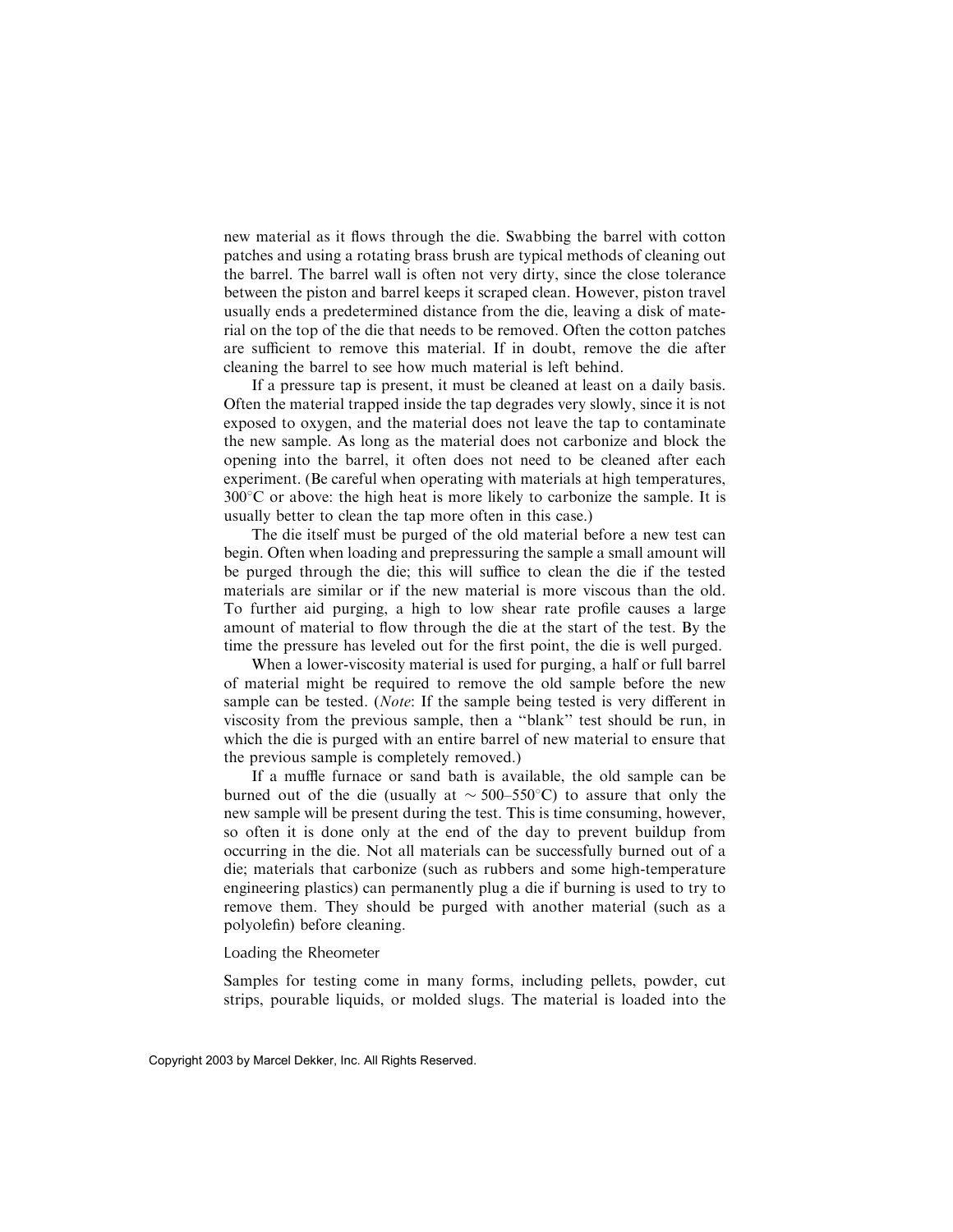barrel with the aid of a tamping rod. After pouring in a small amount of material, use the tamping rod to press it to the bottom and compact it to remove as much air as possible. Repeat this step roughly 6–10 times, until the barrel is full. Liquids may be poured slowly down one wall of the barrel to avoid air pockets. Semiliquid pastes may have to be loaded with a syringe having a tube attached that is long enough to reach the bottom of the barrel (considerable effort may be involved to get the material to flow down the tube). Every effort must be taken to avoid the introduction of air bubbles, as they will interfere with the measurement.

Once the sample is in place, the piston should be inserted and slowly driven down on top of the sample until a small flow is extruded from the die. This will compress the sample and drive out air bubbles. Usually, by the time the piston is inserted into the barrel the material at the bottom is melted enough to flow, though care should be taken not to overpressure the system. Pushing a small amount of material through the die will help to purge any old material left from previous testing. A pressure spike indicates that the material has filled the pressure tap and no blockage is present.

At this point, the melt timer is started and the instrument holds the sample to allow it to come to temperature. Once the allotted time is over, the piston begins to move and the first data point is begun. [Figure 12](#page-22-0) shows a typical pressure trace from a nine-point viscosity curve for polyethylene.

#### Possible Problems

Once operators gain some experience, they will find a large number of indicators telling them if there is something wrong with their experiment. The first check is to compare your data with previous runs on similar samples to make sure it is reasonable. The viscosity–shear rate function should be a smooth curve similar to the typical curve shown in [Fig. 6.](#page-7-0) If the points are very noisy, check to make sure that the pressure readings are at or above 10% of the full scale of the pressure transducer. Often the lowshear-rate points are not, but some noise in the low-pressure measurements might have to be accepted to get a pressure transducer large enough to measure the high-rate points.

If the data are different than expected, check to make sure the pressure/ force transducer that was used was calibrated properly, that the correct die was inserted in the rheometer, and that the instrument's temperature controllers accurately reflect the temperature in the rheometer barrel. Most laboratories keep a well-characterized ''lab standard'' material available that can be run on an instrument to make sure it is giving the correct results.

When working with an unknown material, double check your results by running the sample at least twice to ensure that your results are repeatable. Exactly what else might occur depends heavily on the material being tested,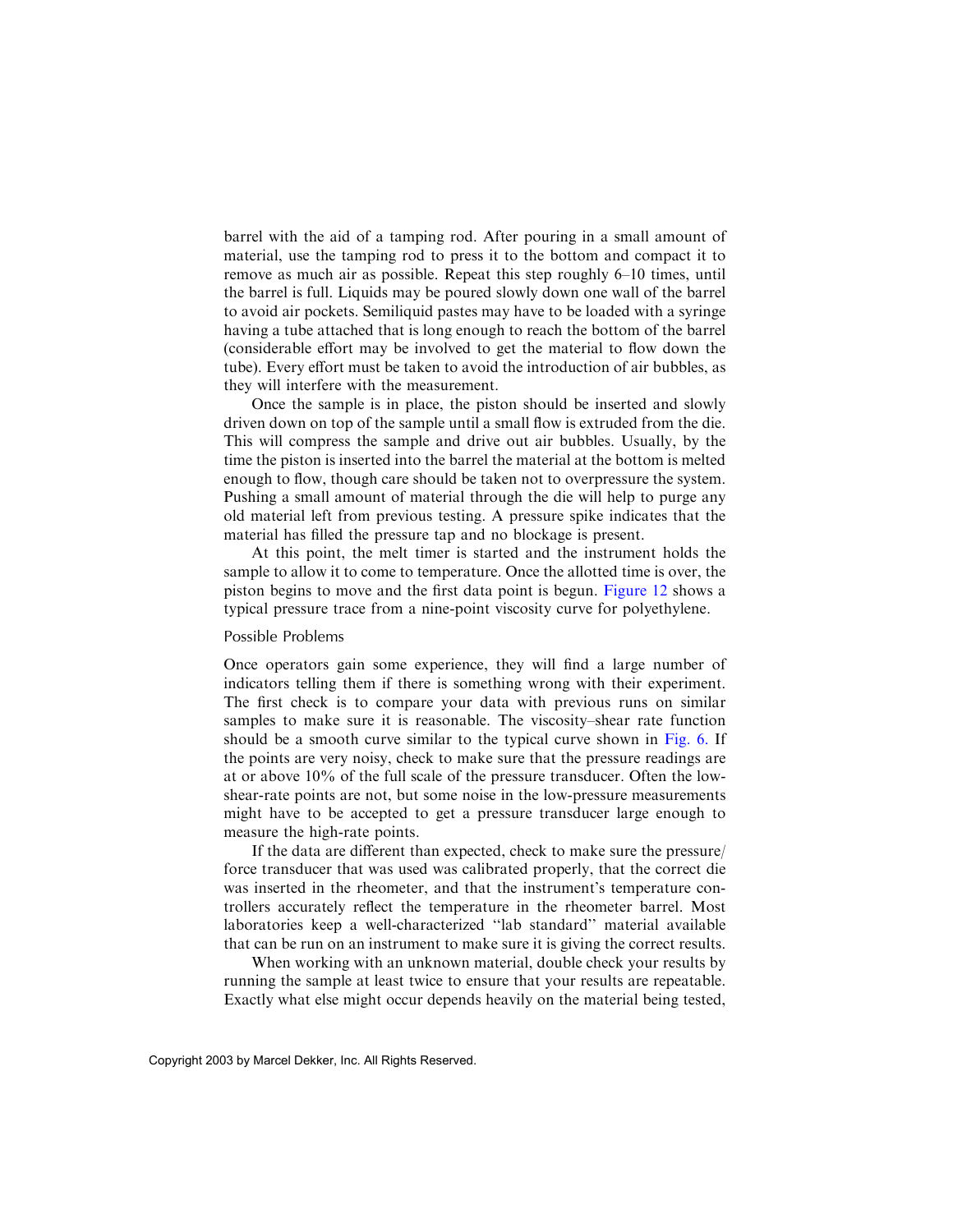<span id="page-22-0"></span>

Figure 12 Two typical pressure traces from a polyethylene flow curve at  $190^{\circ}$ C, one with an increasing shear rate profile and one with decreasing rates. Each time the pressure levels off, the instrument saves the point and changes the piston speed to move to the next shear rate. The resulting flow curve is similar to [Fig. 14.](#page-28-0)

but the following list gives some situations that might require special handling.

1. No pressure reading. If no pressure is indicated across the range of shear rates for the experiment, check for a blocked pressure tap. Other possible causes are a faulty transducer or a transducer that is not sensitive enough to register the pressures that are generated.

2. Viscosity curve is shifted. There are a number of items that can cause the viscosity curve to shift up or down. Check to see that the proper calibration values have been entered for the pressure/force transducer. Check the die to ensure that it is not partially blocked, causing greater than normal pressure drops. Lastly, check for a shift in either the barrel or die temperature. Burned-out heater bands or maladjusted temperature controllers will cause large shifts in experimental results.

3. Thermal degradation. Examine the polymer extrudate for discoloration or other signs of degradation. The residence time of the material in the rheometer may need to be shortened if significant degradation occurs. A thermal degradation test, described later in this chapter, can be performed to determine the maximum residence time in the rheometer.

4. Chemical degradation. Look for the formation of bubbles, as this often exhibits itself as off-gassing; listen for hissing and popping as the sample is extruded. The bubbles are often evident in the extruded strand.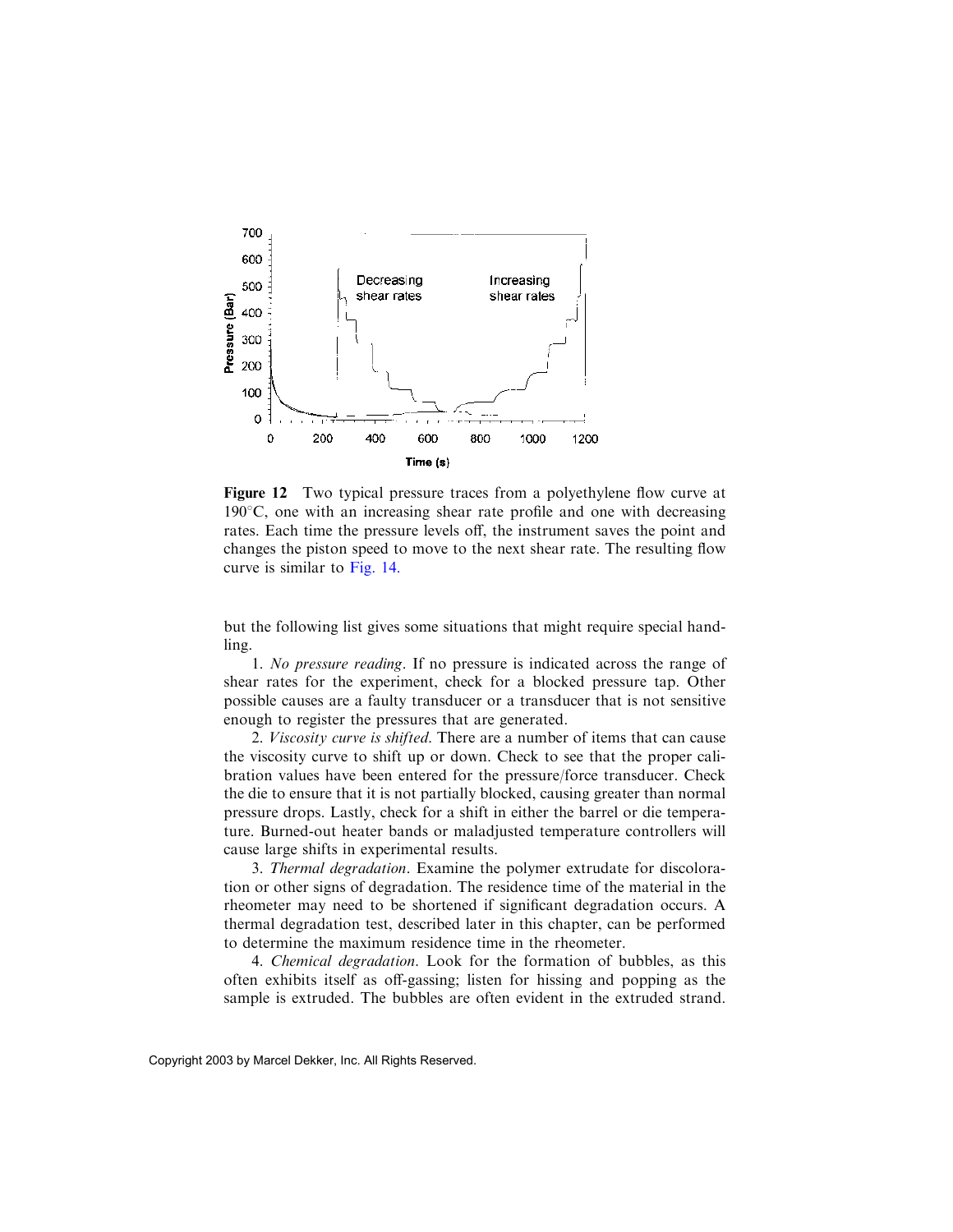Reducing the residence time and/or lowering the test temperature can help with this problem. Improper drying of the material can also cause this problem.

5. Melt fracture and distortion. The phenomena occur in materials at higher stresses and can be an indication of slip/stick in the die. The extrudate can display a wide variety of distortions from simple sharkskin (a very rough surface on the strand) to twists and kinks in the strand (gross melt distortion). These distortions usually occur at the exit of the die and do not affect the viscosity curve as long as the material does not slip.

6. Slip/Slip-stick. Slip occurs when the material ''slips'' through the die. The start of melt slip usually manifests as an abrupt change in slope in the stress-versus-shear rate curve; the curve suddenly levels off and there is little or no increase in stress as the shear rate increases. The stress on the material has become high enough that it slips along the wall (the mechanism of this failure to adhere to the wall is still being debated). Once the material begins to slip, the equations used to calculate shear rate become invalid: the no-slip wall boundary condition (material velocity is zero at the wall) is no longer true. Viscosity measurements are not possible without using a multiexperiment procedure [8] to determine the wall speed of the material. Since slip occurs once the material reaches a critical stress  $(\sigma_c)$ , increasing the test temperature (and thus reducing the melt viscosity) will allow testing at higher flow rates until the  $\sigma_c$  is reached again.  $\sigma_c$  is a strong function of the type of wall material

Slip-stick occurs when the material is on the verge of slipping. This manifests as a sawtooth-shaped oscillation in the pressure signal. The pressure builds to the point that the material slips. As it slips, the pressure in the barrel is relieved until the material begins to stick and the pressure builds again [9].

7. Shear heating. Shear heating occurs at high shear rates due to viscous dissipation in the material. Some of the flow energy is converted into thermal energy. It is difficult to detect and monitor shear heating because it is extremely difficult to get an accurate measurement of the temperature of the melt strand exiting the die. The thermal generation term varies according to

$$
E_{\text{Thermal}} \sim \eta \dot{\gamma}^2 \tag{22}
$$

and can raise the temperature significantly (i.e.,  $10-20^{\circ}$ C or more) when testing high viscosity materials at high rates. Since viscosity is a strong function of temperature, erroneously low viscosity measurements will occur.

8. Compressibility/density effects. Compressibility and density effects will not affect most materials at typical testing pressures (less than 100 MPa). Polymeric materials are considered incompressible at normal pressures and temperatures, and the equations used to calculate shear rates and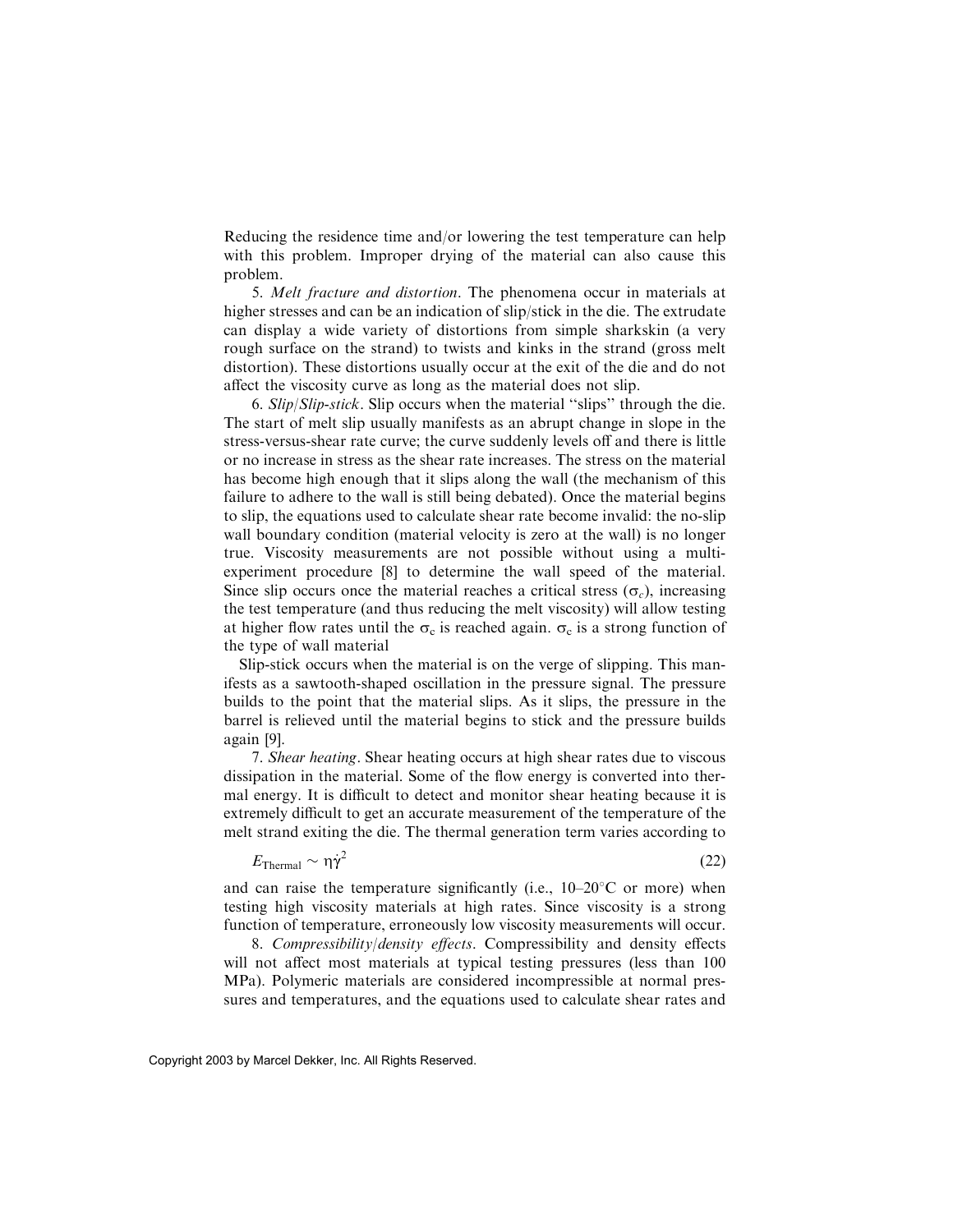viscosity assume this. It is also assumed that viscosity is not a function of the material density. Capillary rheometers, however, can generate such high pressures (when testing very tough materials or if a die with a very large L  $/D$  ratio is used) that the density of a material can change appreciably as it flows through a die. The material sees the barrel pressure as it enters the die and atmospheric pressure when it exits, a pressure drop that can reach up to 2000 times on a powerful rheometer! The material will swell as the pressure decreases along the die, increasing the shear rate. Also, viscosity is actually a weak function of density; this can become significant for some materials when large density changes occur. One way to check for compressibility effects is to perform a Bagley correction as discussed earlier in the chapter. Curved lines on a Bagley plot rather than straight lines can indicate the possibility of pressure effects in the viscosity. Note that when performing high-pressure, high-rate measurements, shear heating and pressure effects can both occur, complicating data interpretation.

# DATA INTERPRETATION

The main uses for capillary rheometers fall into two broad categories, quality control functions and material characterization for research, design, or trouble shooting applications. The use of models for data presentation and interpretation is also discussed.

# Material Characterization

The main purpose of a capillary rheometer is to generate a viscosity–shear rate curve over as wide a range of shear rates as possible. The effect of temperature on the viscosity can also be determined by running curves across a range of temperatures. The selection of specific dies and pressure transducers tailor the shear rate range to match a desired process window. This information can be used in many ways.

- 1. Material selection. Flow curves can be used to screen new materials for a process by ensuring that their viscosity is suitable at process shear rates.
- 2. *Polymer development*. The effect of additives, recipe changes, or adding or changing fillers in a material can be determined to see if the material is still in (or has now achieved) a desired process window.
- 3. *Effect of processing*. Virgin material is tested and compared with material that has been run through a process. Differences in the viscosity curves can indicate if any significant property degradation has occurred.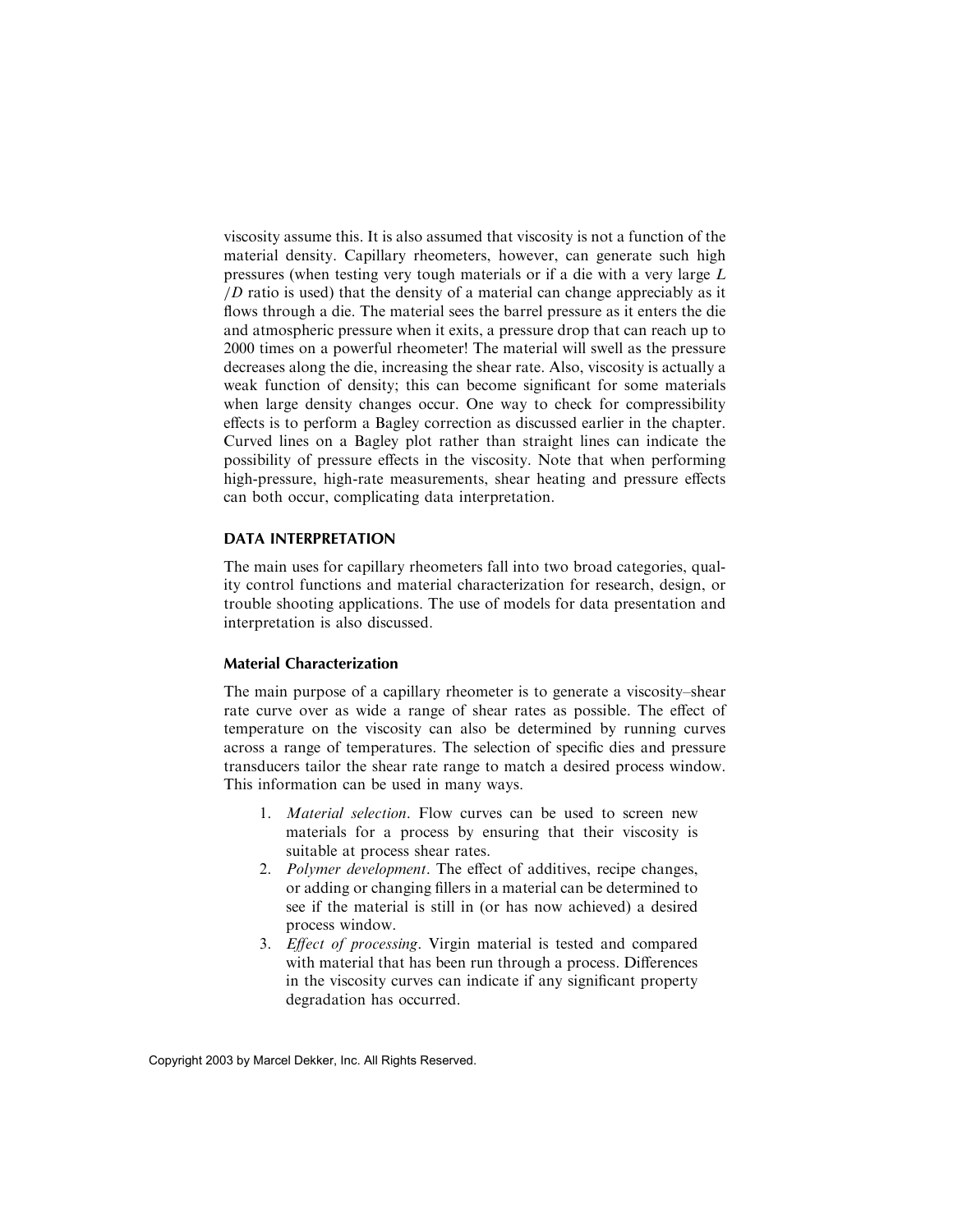- 4. Process troubleshooting. The viscosity curve of a troublesome material can be run and compared against previous materials that have performed well. If the viscosity is the problem, determining the viscosity–temperature relation for the material by running curves at several temperatures will determine if a simple temperature adjustment to the process will bring the viscosity back to an appropriate value. A thermal stability test can be used to determine the maximum residence time of a material in a process before its properties begin to degrade.
- 5. Process modeling/equipment design. A viscosity function is necessary for computer simulations of polymer flow through extrusion dies, injection molds, or almost any type of equipment.
- 6. The viscosity function can be correlated with other, more difficult to measure material properties such as the molecularweight distribution [10–12].

The last item above deserves to be expanded upon, since one of the most common questions asked is ''What does this viscosity curve say about the molecular-weight distribution of this material?'' The answer is ''quite a bit,'' but much of the information is qualitative in nature rather than quantitative. It is often used to compare and/or rank samples rather than generate absolute numbers defining the distribution.

As shown in [Fig. 6,](#page-7-0) the viscosity at low shear rate approaches a constant value called the zero-shear value  $(\eta_0)$ . In almost all cases  $\eta_0$  is independent of the shape of the molecular-weight distribution and depends on the weight-average molecular weight  $(M_w)$  only. Above a critical value of  $M_w$  $(M<sub>c</sub>)$ , there is a very strong correlation between  $\eta_0$  and  $M<sub>w</sub>$ .

 $n_0 \sim M_W^{3.4}$  $\frac{3.4}{W}$  (23)

 $M_c$  varies by material, but almost all commercial polymers have  $M_w$  >  $M_c$ .

Capillary rheometers cannot measure accurately at shear rates low enough to determine  $\eta_0$  directly. For many polymers, this determination would require measurements in the  $0.01-0.001$  s<sup>-1</sup> range. Correlations are sometimes made using the lowest reproducible shear rate possible instead of  $\eta_0$ , or models (such as the Carreau or Yasuda model) are used to extrapolate back to  $\eta_0$ . When comparing viscosity curves that extend to sufficiently low shear rates (where the curve begins to flatten out), it is possible to make the statement that material A has a higher  $M_w$  than material B because its low-shear viscosity is higher.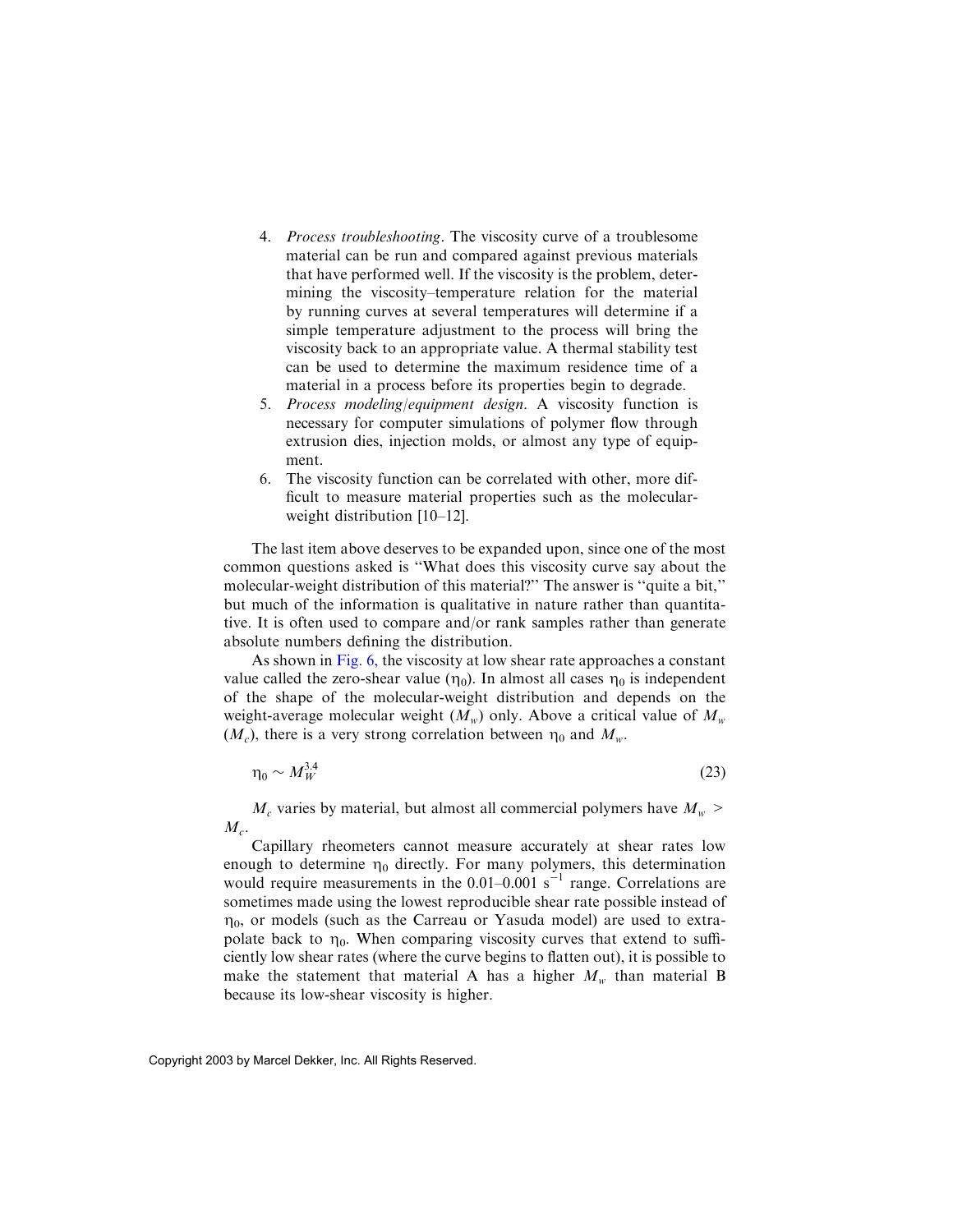The second item of information that can be gleaned from the flow curve has to do with the breadth of the molecular-weight distribution. Broader distributions tend to have an earlier onset of shear thinning and a more gradual transition into the power law region. Narrow distributions have a relatively sharp transition and achieve a steeper slope in the power law region. This relation is illustrated graphically in Fig. 13. It is much more difficult to get quantitative correlations for this kind of information. Attempts made to correlate viscosity curve slopes or ''shape factors'' from the transition region with parameters such as polydispersity, a measure of the breadth of a log-normal molecular-weight distribution, have met with limited success for specific materials [13].

#### Data Presentation

The viscosity curve generated by a capillary rheometer is a series of viscosity–shear rate points. Depending on how the data are to be used, it is often convenient to fit a model to the data. This reduces the amount of data to the parameters of the chosen model and allows easy interpolation of viscosity values between the measured points. It is also the preferred form for use in computer modeling of process flows. Usually a viscosity curve for this purpose is fitted to a model so that the computer program can deal with an equation rather than a series of data points. This way the form of the



Figure 13 The shape dependence of flow curves on the molecular-weight distribution. Viscosity curve tangents taken from the transition region can quantify the shape of the curve.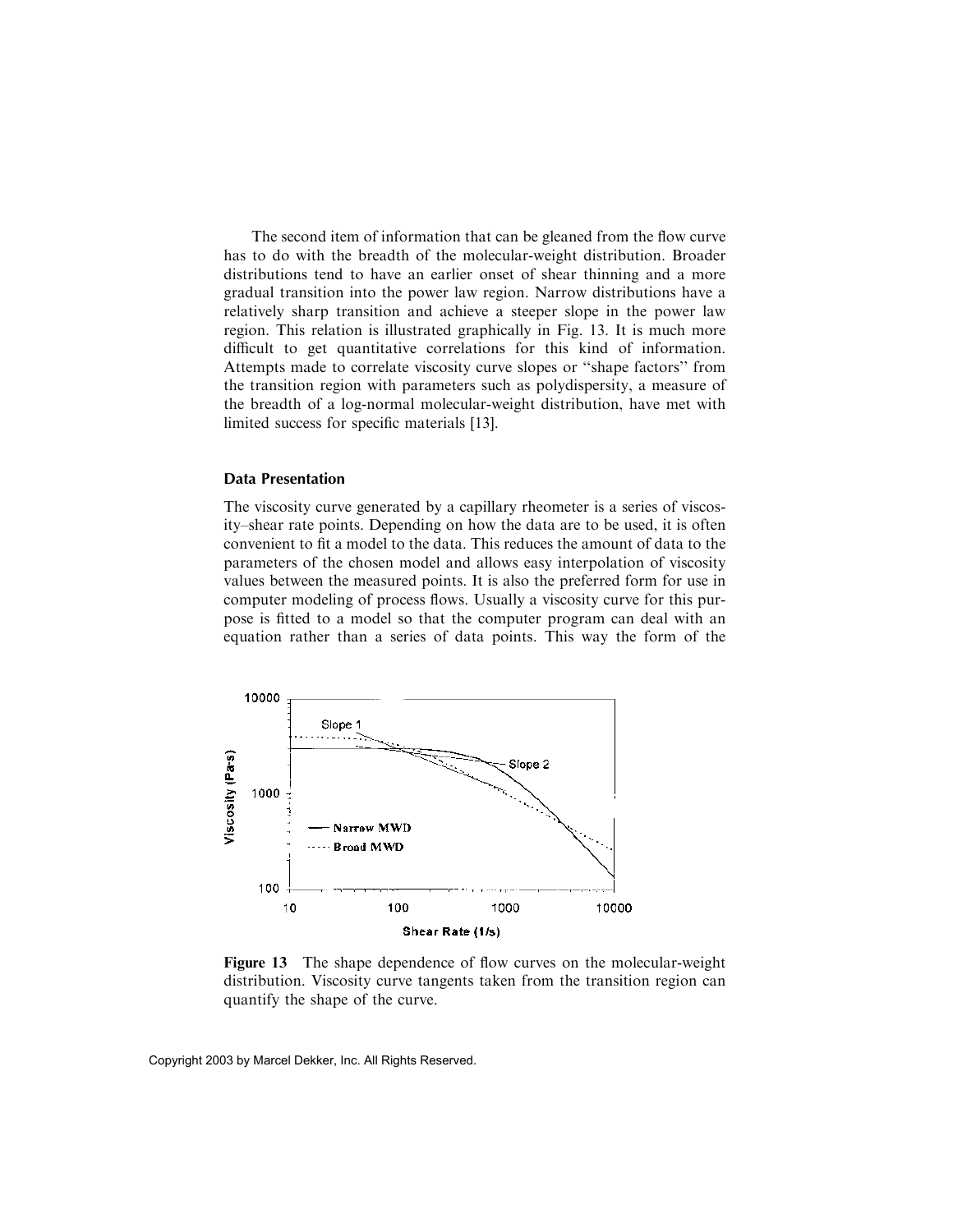equation can be programmed ahead of time and the actual viscosity data are entered as the parameters for the model.

There are a number of models in common use, a few of which will be listed here. The most common two-parameter model is the power law model (parameters *n* and *k*), whose form is given in Eq. (15). This model corresponds to a straight line on a log-log plot, and fits viscosity data well at high shear rates. It is the simplest model to account for shear thinning. In logarithmic form, the equation for the model becomes

$$
\log \eta = \log k + (n-1)\log \dot{\gamma}
$$
 (24)

If  $log(\eta)$  is plotted against  $log(\gamma)$  on linear axes, then the slope of the curve is  $n - 1$  and the intercept is log k.

Two more complicated models are the three-parameter Carreau model [14],

$$
\eta = \eta_0 \left( 1 + (\lambda \dot{\gamma})^2 \right)^{-p} \tag{25}
$$

and the four-parameter Yasuda model [15],

$$
\eta = \eta_0 [1 + (\lambda \dot{\gamma})^a \gamma^{n-1/a} \tag{26}
$$

These models are useful because their mathematical structure mimics the shear-thinning curve expected for a viscosity function. This gives more reliable extrapolation beyond the data used to determine the model parameters. A four-parameter polynomial, for example, does not have a predefined shape; it may fit the data well but gives unpredictable extrapolation results. Also, the parameters in these equations have physical significance, which aids in data interpretation. The  $n_0$  parameter contains the model's estimate of the zero-shear viscosity, while the  $n$  and  $p$  parameters correspond to the power law behavior seen at high shear rates. Also, the transition region of the viscosity curve occurs in the shear rate range around  $\dot{\gamma} = 1/\lambda$ . The Yasuda equation contains an extra shape factor, a, which allows it to better fit the transition region. [Figure 14](#page-28-0) compares the fit of these models with the viscosity data from a nylon sample. The disadvantage of these models is that the parameters are more difficult to determine: nonlinear optimization routines must be used. Fortunately, most modern instruments have software with curve-fitting capabilities already included.

## Quality Control

Quality control laboratories use the capillary rheometer to monitor incoming and outgoing material. In general, the emphasis is to search for any differences between the tested material and previously established standards and norms. The test procedures are repetitive and the general nature of the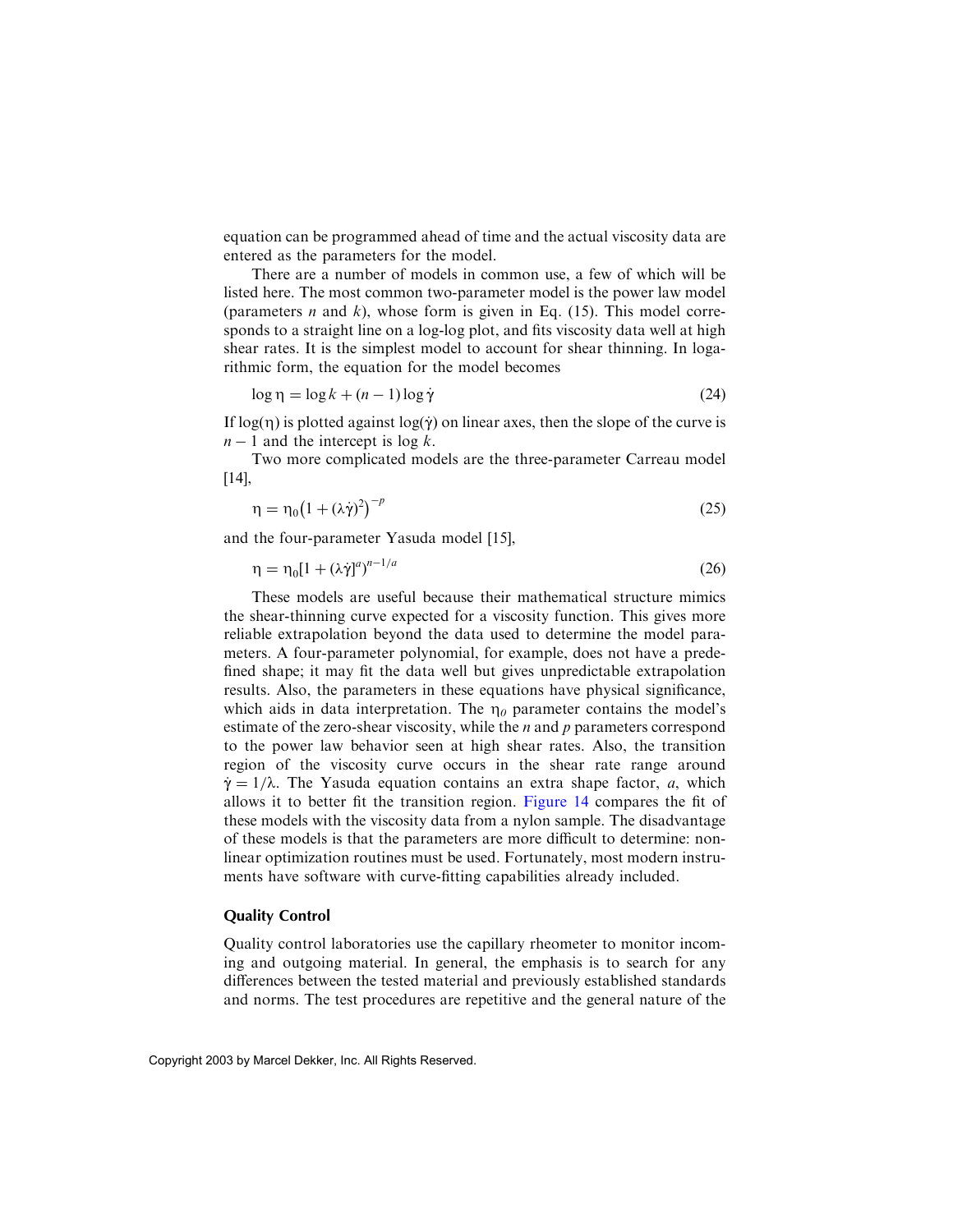<span id="page-28-0"></span>

Figure 14 A comparison of three common viscosity models. Increasing the number of parameters improves the fit of the model to the data.

results is known beforehand. Often only a single, process-relevant shear rate is selected for monitoring. The sample passes the test if the measured viscosity falls within a specified range of the target viscosity. Multipoint measurements, whether a two-point, high-/low-shear rate test, or an entire 3- to 10-point curve, provide a more thorough evaluation of a polymer. In this case, each point must fall within specifications for a material to pass.

When performing quality control measurements a major goal is to optimize the sensitivity and repeatability of the results for a specific test [16]. Especially for a single point measurement, the pressure or force transducer can be selected so that the measurement falls at the upper end of the transducer's range to ensure the best accuracy. The die can be selected so that the desired shear rate is generated at a reasonable piston speed. This ensures that the test finishes in a reasonable amount of time, and that it will not run out of material before finishing. Often Bagley and Rabinowitch corrections are not made for these tests, as it is consistency (and convenience) rather than absolute accuracy that is desired. This introduces a small instrument dependency to the results, but this is usually neglected since many company labs are standardized on a single brand of rheometer, and the data are not for outside consumption.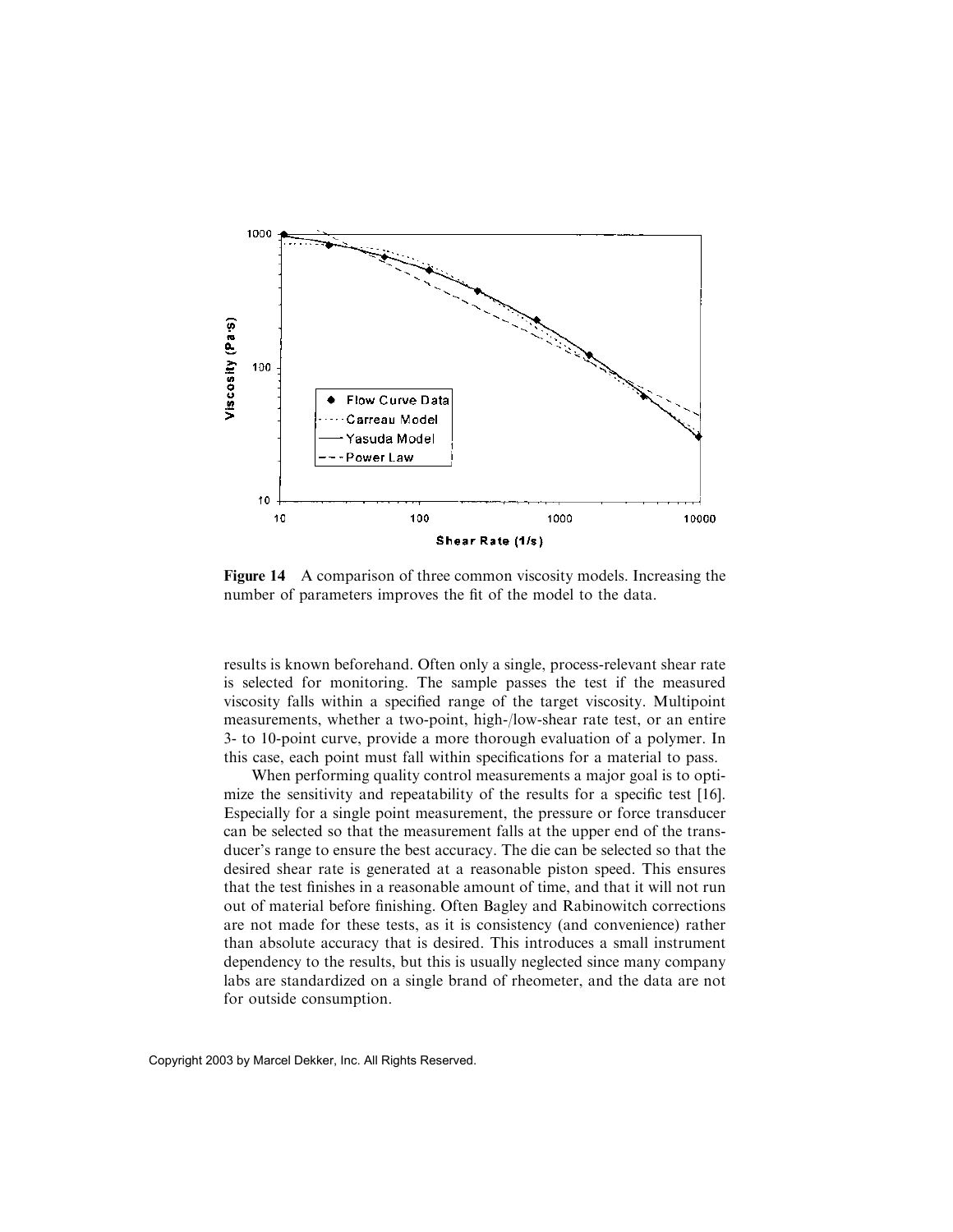Many laboratories use a melt indexer to generate a single-point property measurement for quality control. A capillary rheometer offers a number of advantages over a melt indexer. First, the capillary rheometer measures the viscosity rather than a machine-dependent index. Viscosity results can be compared to tests from other types of rheometers, including on-line process rheometers that measure directly from the process. Reproducibility tends to be better as well: operating at higher pressures and flow rates often makes the measurement less sensitive to operator bias in the sample preparation and loading procedures.

The most important advantage that the rheometer holds over the indexer, however, is the shear rate at which the test occurs. The melt index measurement occurs at shear rates that fall into the lower ranges of a capillary rheometer's capabilities (see [Fig. 9\)](#page-12-0). In most cases, these shear rates are also considerably below the shear rate range of the process for which the polymer is intended (see [Fig. 11](#page-16-0)). Two materials with differently shaped viscosity curves could easily have the same viscosity at low shear rates and different viscosities at high rates. They would have the same melt index, pass QC inspection, and behave completely differently on the production floor. The ability of the rheometer to test at shear rates pertinent to the process allows the development of more relevant quality control test procedures.

#### OTHER MEASUREMENTS

While the basic function of the capillary rheometer is to produce viscosity– shear rate curves, there are a number of procedures that can be performed which extend the range of the viscosity curve. There are also tests that measure completely different material properties.

#### Time–Temperature Superposition

The viscosity of polymeric materials is a very strong function of temperature. A temperature difference of  $10^{\circ}$ C can make a 30–50% difference in the viscosity of many polyolefins, and as much as 200% for some engineering polymers such as polyvinyl chloride (PVC). Time–temperature superposition determines the effect of temperature by shifting viscosity curves measured at different temperatures onto a single, temperature-independent master curve. The shift factor is

$$
a_T = \frac{\eta_0(T)}{\eta_0(T_0)}\tag{27}
$$

where T is the actual temperature of the viscosity test and  $T_0$  is the reference temperature of the master curve. Once the shift factor is determined for each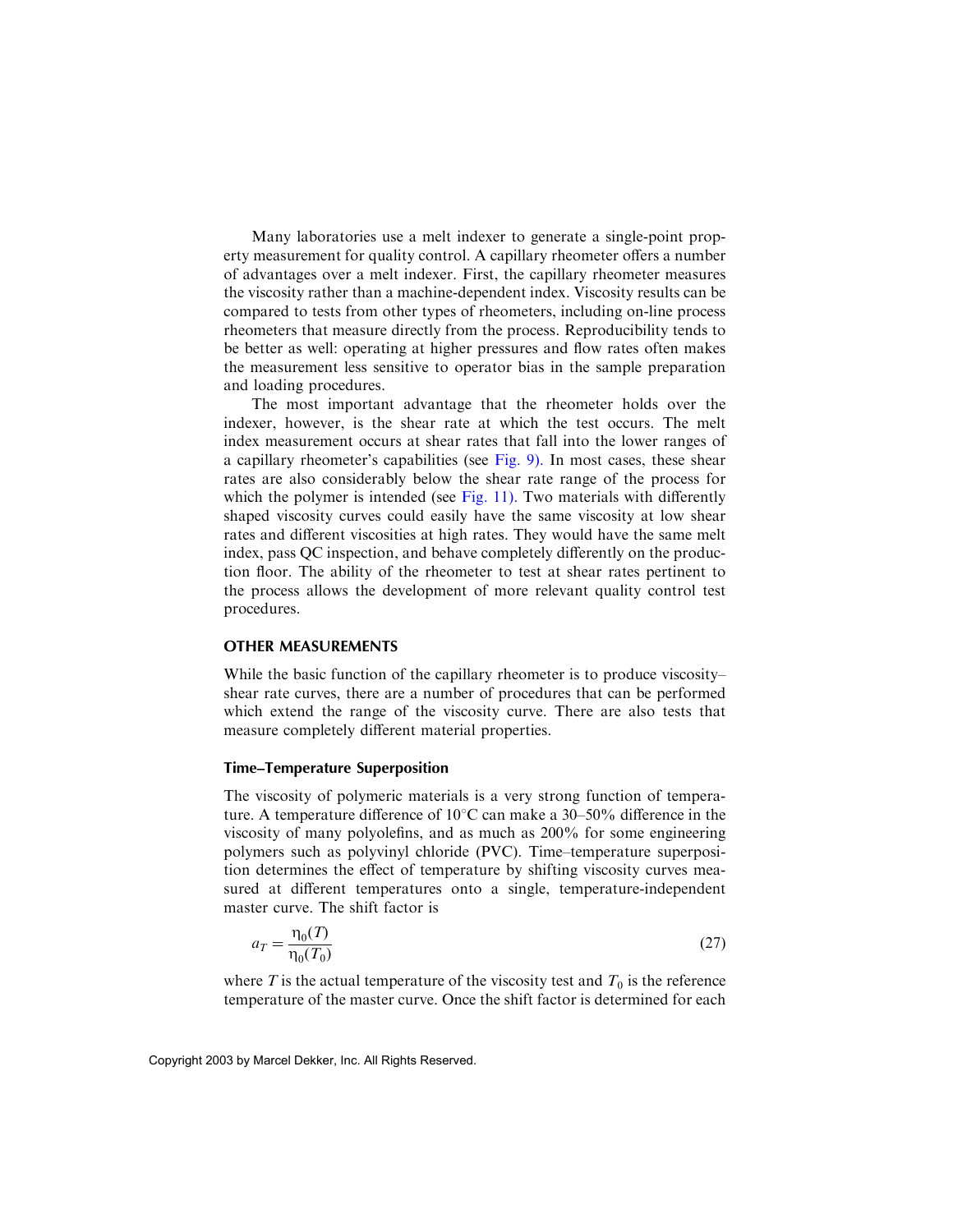curve, plotting  $\eta(\gamma)/a_T$  verses  $a_T \gamma$  produces the master curve. The master curve will cover a larger shear rate range than the individual curves because the curves are shifted along the shear-rate axis.

Once the shift factor has been determined for a large enough number of curves, the shift factors themselves may be fitted to a model. This allows the determination of shift factors and master curves at arbitrary temperatures. For viscosity curves taken within  $100^{\circ}$ C of a material's glass transition temperature  $(T_e)$ , the WLF (Williams-Landel-Ferry) equation [17] is used:

$$
\log a_T = \frac{A(T - T_0)}{B + (T - T_0)}\tag{28}
$$

The parameters  $\vec{A}$  and  $\vec{B}$  are the model parameters used to fit the shift data. When the temperatures are more than 100C above  $T<sub>g</sub>$ , an Arrhenius equation,

$$
a_T = \exp\left[\frac{E_A}{R}\left(\frac{1}{T} - \frac{1}{T_0}\right)\right]
$$
\n(29)

is useful, where R is the universal gas constant and  $E<sub>A</sub>$ , an activation energy, is the parameter adjusted to fit the data.

# Thermal Stability

One important item of information that can be determined with a capillary rheometer is the thermal stability of a material, or how long it can be maintained at a specific temperature before it begins to degrade. This information is critical for process designers and can be used to test the performance of stabilization-additive packages. This simple test is involves loading the rheometer barrel with a sample and running intermittent viscosity tests over a period of time, each test requiring only a small portion of the material in the barrel.

The rheometer is set up at the desired temperature and a single (or usually not more than two) shear rate at which to perform the test is chosen. Usually a low shear rate is chosen for two reasons: low shear viscosity is more sensitive to the effects of degradation (the main effect is usually a reduction in the average molecular weight) and the piston speed should be low enough to allow for many tests on the same barrel of material. Make sure a proper pressure transducer is selected, one that is sensitive enough to track the low-shear measurements accurately. Perform the viscosity measurement at specified intervals until the barrel is empty or a sufficient time period is covered.

A constant viscosity measurement implies that there is no significant degradation of the material. If the viscosity drops off over time, degradation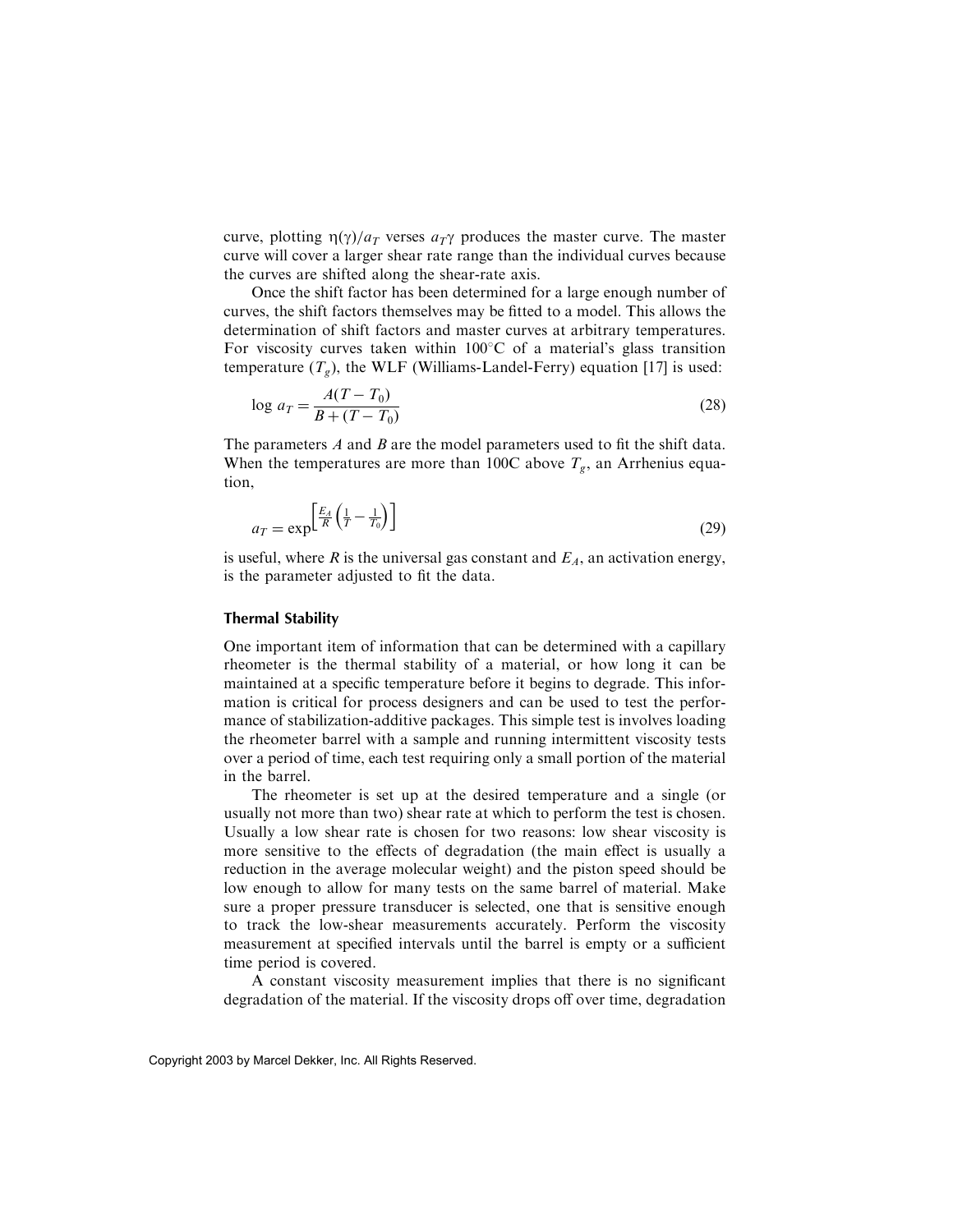is occurring and a maximum recommended residence time recommendation can be made based on when the viscosity reduction becomes significant. A sample test result is shown in Fig. 15.

# Melt Density

Determining the melt density of a material with a capillary rheometer is simple. It involves only extruding and weighing a known volume of sample. Most rheometers show piston displacement values, but even with instruments that do not it is possible to measure piston travel with a ruler. Perform the measurement as follows:

- 1. Load a sample into the rheometer carefully, to avoid air bubbles, and allow it to come to temperature.
- 2. Purge some material through the die to ensure that no air is in the system.
- 3. Note the initial position of the piston and use a brass scraper or similar tool to remove any drool from the die.
- 4. Extrude and collect a sample of the material. When the piston stops, wait until the barrel pressure drops before using the scraper to ensure that all extruded sample is collected.
- 5. Note the final position of the piston and determine how far it traveled. Multiply the distance traveled by the cross-sectional area of the piston  $(\pi R^2)$  to get the volume of the material extruded.



**Figure 15** Sample stability test performed on polyethylene at  $190^{\circ}$ C.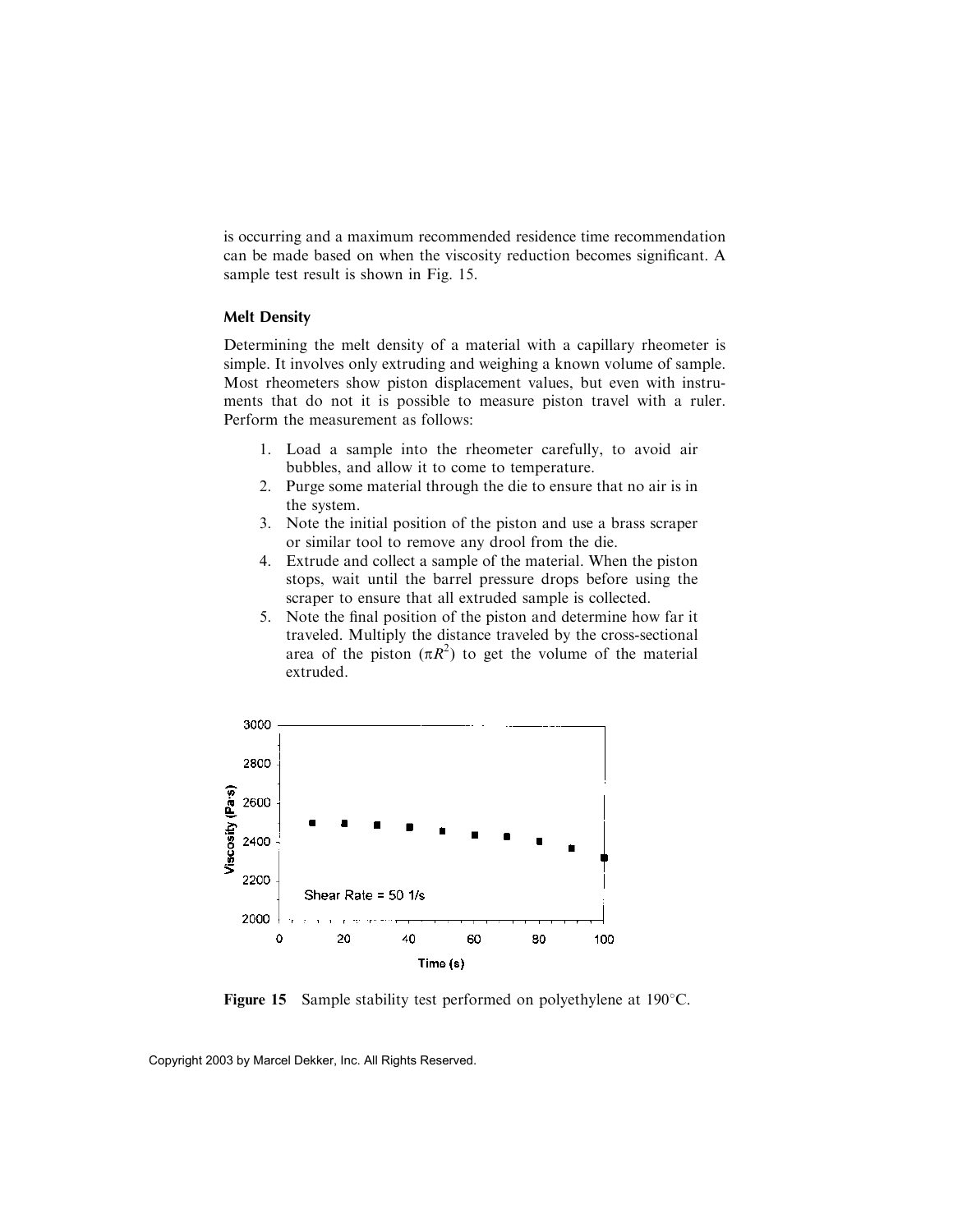- 6. Weigh the extruded sample.
- 7. Divide the weight by the volume to get the density.

Typical values fall between 0.7 and 1.2  $g/cm^3$ .

#### Common Accessories

A number of common accessories are available to further enhance the capabilities of a capillary rheometer. The rheometer is designed to determine viscous data and minimize the effects of other properties. These other instruments work in conjunction with the rheometer to produce other types of measurements.

#### Die Swell Measurement

A die swell measurement of a strand extruded from a capillary die is used to measure the elastic properties of a material. As a polymer flows down a capillary tube, its molecules become stretched out and aligned in the direction of the flow. Once the material leaves the confines of the die, the molecules recoil and draw back up to themselves, causing the extrudate to swell beyond the size of the opening in the die. The amount of swell displayed by a polymer is a characteristic of its elastic nature.

Die swell is measured by determining the diameter of the extruded strand after it has exited the capillary die. Usually a noncontact laser measuring system is used to get accurate strand diameter measurements. Die swell is a strong function of shear rate, so most systems are configured to get a die swell measurement each time a viscosity point is taken by the rheometer. Die swell data are usually presented as a ratio of the cross-sectional area of the die to the cross-sectional area of the strand:

$$
\text{Die swell} = \frac{A_{\text{Strand}}}{A_{\text{Die}}} = \left(\frac{D_{\text{Strand}}}{D_{\text{Die}}}\right)^2 \tag{30}
$$

# Melt Tensile Tests

In polymer processes such as film blowing, fiber spinning, and blow molding, the extensional properties and melt strength of a material are crucial pieces of information. Melt tensile testers are devices which pull on a melt strand as it is extruded from the capillary die and measure the force necessary to generate a desired draw ratio or melt extension. These instruments are capable of measuring very small forces and can generate the extensional strain rates found in many processes.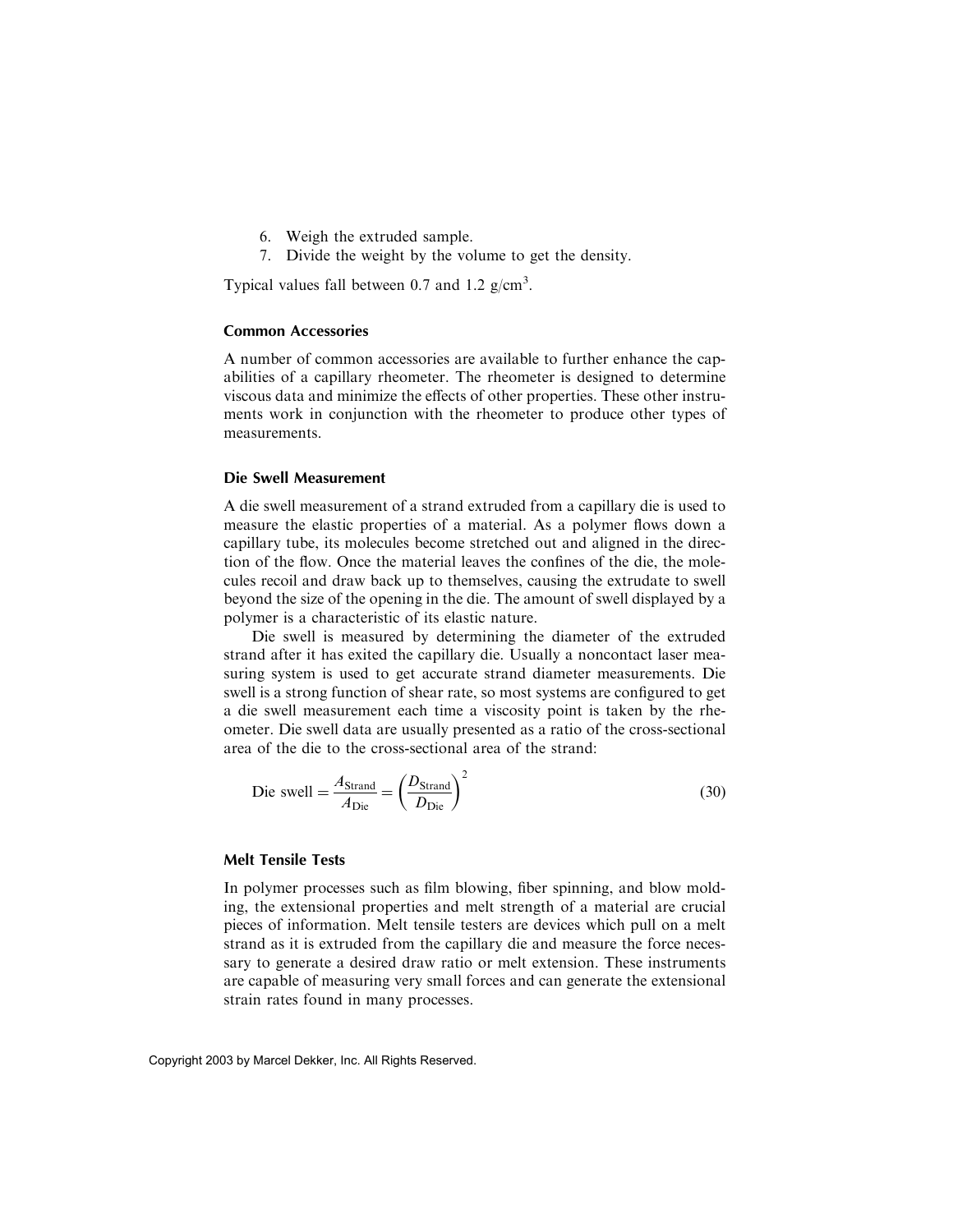The melt strand is exposed to the atmosphere and is not at a constant temperature, complicating efforts to determine extensional viscosity directly. However, the data from these tests are very useful for qualitative testing of materials to rank their suitability for a process, troubleshoot, or perform quality control. Much work has been done recently to expand the usefulness of this measurement, including techniques that can generate temperatureand process-independent master curves [18].

# **CONCLUSION**

The capillary rheometer is a versatile and robust instrument. Easily interchangeable transducers and dies give the instrument the flexibility to study a wide range of materials over a wide range of shear rates, especially in the high-shear-rate ranges. It can handle tough materials at the temperatures, pressures, and flow rates typically found in high-performance plastics processes. The viscosity curve that the instrument produces finds many practical applications in quality control, process design, and troubleshooting, as well as in the study of the material properties themselves.

Aside from viscosity curves, the capillary rheometer can be used to determine other material properties. The effects of time and temperature on processability and chemical stability can be studied, and other properties such as the melt density can be measured. Elastic data can be collected with accessories such as a die swell measurement system, and extensibility measurements can be performed with a melt tensile tester. The capillary rheometer is the instrument of choice for any practically oriented polymer laboratory.

## **REFERENCES**

- 1. Rabinowitch, B. Z., Phys. Chem. 145:1, 1929.
- 2. Schummer, P., and Worthoff, R. H., Chem. Eng. Sci., 33:759, 1978.
- 3. Bagley, E. B. J. Appl. Phys. 28:624, 1957.
- 4. Watson, S. J., and Miller, R. L. SPE Annu. Tech. Conf. Proc., 42:1100, 1996.
- 5. ASTM Annual Book of Standards, Volume 08.02, Designation D3835-96, American Society for Testing and Materials, West Conshohocken, PA, 1999, pp. 466–476.
- 6. ASTM Annual Book of Standards. Volume 08.01, Designation D1238-95, American Society for Testing and Materials, West Conshohocken, PA, 1999, pp. 255–263.
- 7. Hatzikiriakos, S., and Dealy, J. M. Polymer Eng. Sci., 34 (6):493, 1994.
- 8. Mooney, M., Trans. Soc. Rheol. 2:210, 1931.
- 9. Hatzikiriakos, S., and Dealy, J. M., J. Rheol. 36(5):845, 1992.
- 10. Liu, Y.-M., Shaw, M. T., Tuminello, W. H., and Bu, L., SPE Annu. Tech. Conf. Proc., 42:1074, 1996.